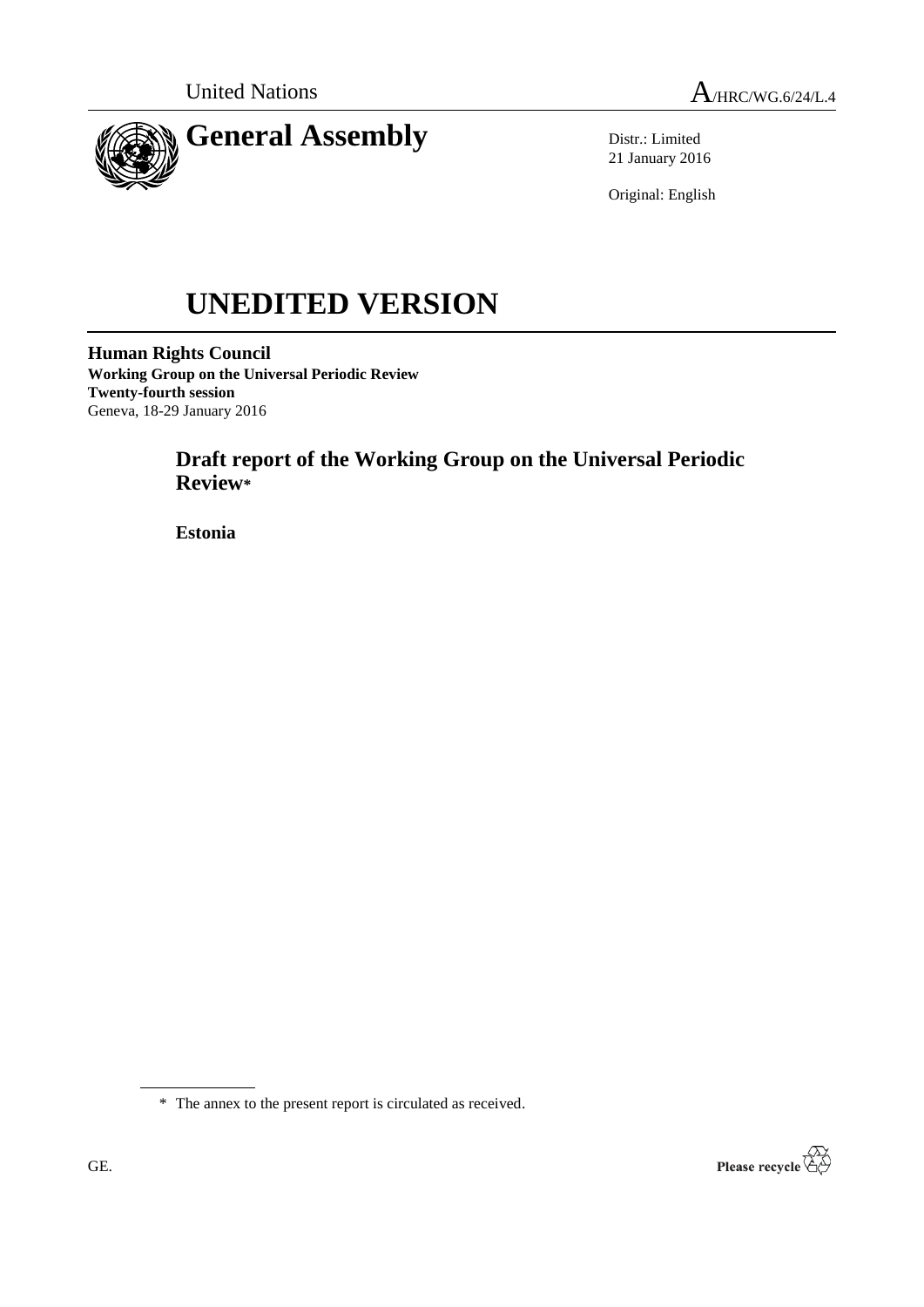## **A/HRC/WG.6/24/L.4**

# Contents

|       |    |    | Paragraphs  | Page |
|-------|----|----|-------------|------|
|       |    |    | $1 - 4$     | 3    |
|       |    |    | $5 - 121$   | 3    |
|       |    | A. | $5-21$      | 5    |
|       |    | В. | 22-121      | 5    |
|       | Н. |    | $122 - 124$ | 15   |
| Annex |    |    |             |      |
|       |    |    |             | 26   |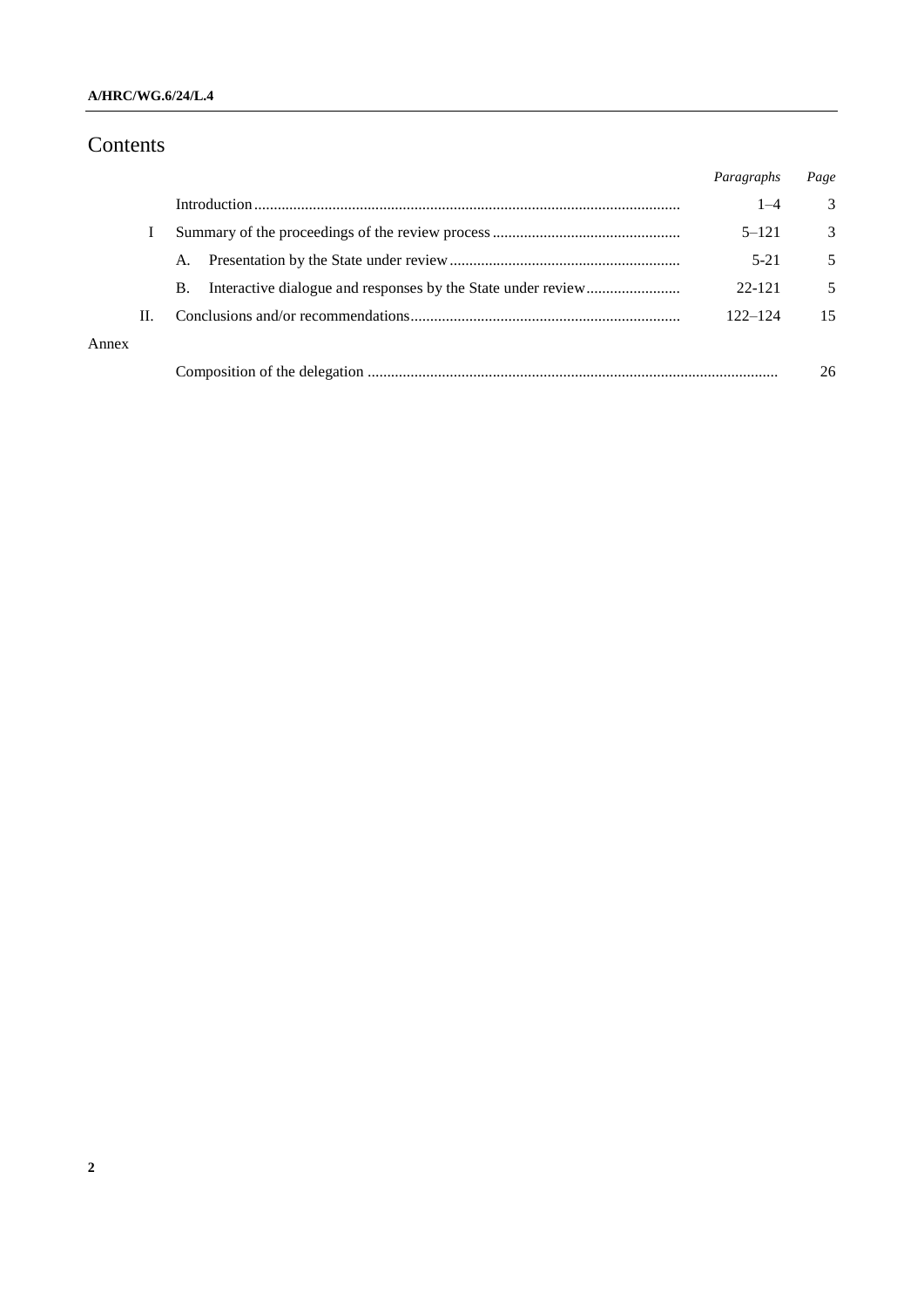# **Introduction**

1. The Working Group on the Universal Periodic Review, established in accordance with Human Rights Council resolution 5/1, held its twenty-fourth session from 18 to 13 January 2016. The review of Estonia was held at the 4th meeting on 19 January 2016. The delegation of Estonia was headed by the Minister of Foreign Affairs, Marina Kaljurand. At its 10th meeting held on 22 January 2016, the Working Group adopted the report on Estonia.

2. On 12 January 2016, the Human Rights Council selected the following group of rapporteurs (troika) to facilitate the review of Estonia: Burundi, Qatar and the United Kingdom of Great Britain and Northern Ireland.

3. In accordance with paragraph 15 of the annex to Human Rights Council resolution 5/1 and paragraph 5 of the annex to Council resolution 16/21, the following documents were issued for the review of Estonia:

(a) A national report submitted/written presentation made in accordance with paragraph 15 (a) (A/HRC/WG.6/24/EST/1);

(b) A compilation prepared by the Office of the United Nations High Commissioner for Human Rights (OHCHR) in accordance with paragraph 15 (b) (A/HRC/WG.6/24/EST/2);

(c) A summary prepared by OHCHR in accordance with paragraph 15 (c) (A/HRC/WG.6/24/EST/3).

4. A list of questions prepared in advance by Belgium, the Czech Republic, Germany, Mexico, the Netherlands, Norway, Spain, Sweden and the United Kingdom of Great Britain and Northern Ireland was transmitted to Estonia through the troika. These questions are available on the extranet of the UPR.

# **I. Summary of the proceedings of the review process**

#### **A. Presentation by the State under review**

5. The delegation stated that the expansion of the space for human rights, democracy, rule of law and advancement of international law remained one of the priorities of the foreign policy. Estonia has been a party to the core international human rights conventions and majority of regional human rights treaties, and has regularly submitted its reports on their implementation.

6. Estonia remained committed to protect and promote human rights and fundamental freedoms at national and international level. It had issued a standing invitation to special procedures mandate holders of the Human Rights Council to visit the country. Estonia would continue paying special attention to ensure involvement and participation of the civil society in the work of the Human Rights Council.

7. The delegation reported on active participation of Estonia in the work of the Human Rights Council during its membership of 2013-2015. The rights of women and children, consideration of the gender perspective in conflict situations, the fight against impunity, the protection of the rights of indigenous peoples, freedom of expression, including in the Internet and non-discrimination of the LGBTI persons were the focus of the work of Estonia during its membership of the Council.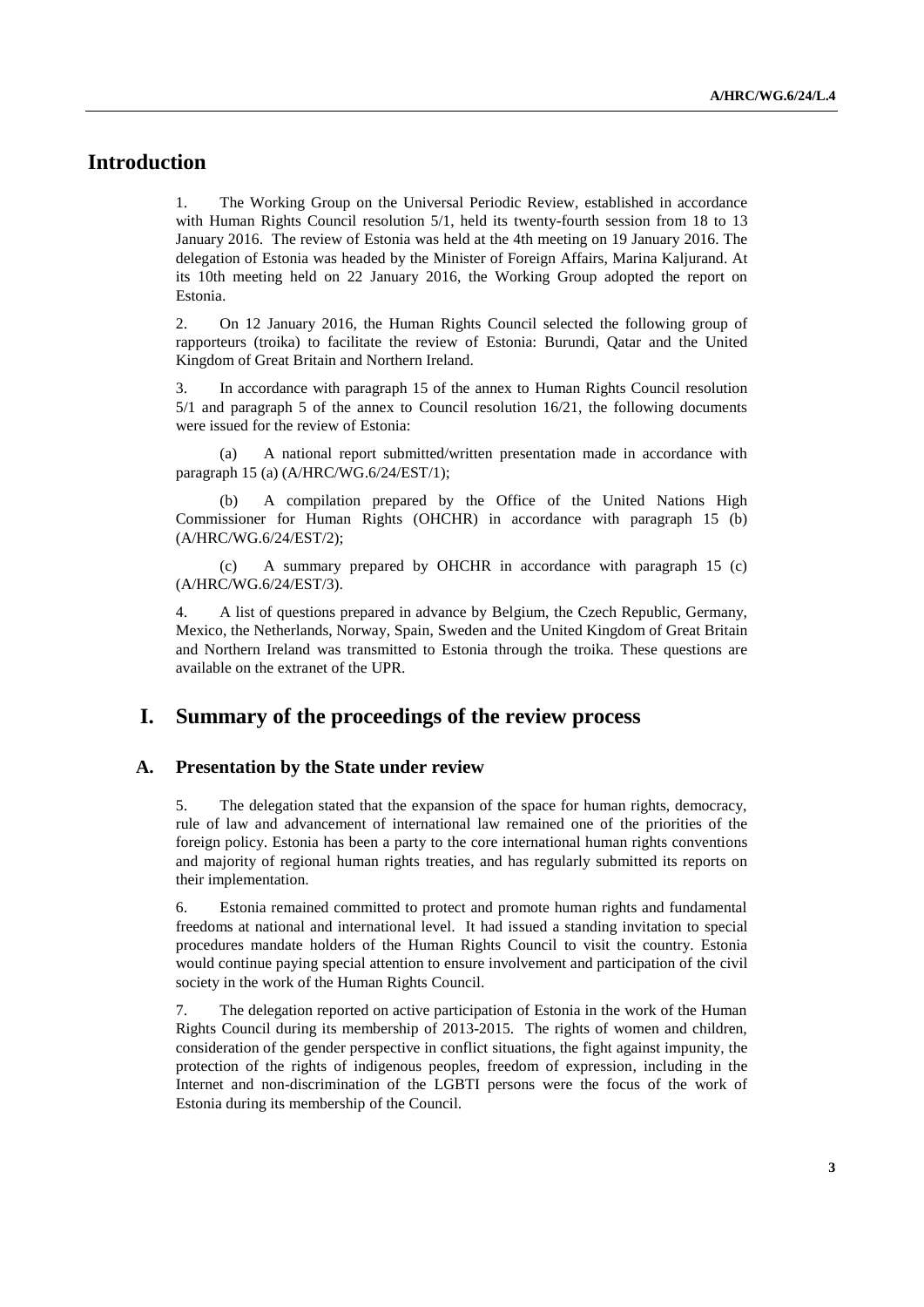8. Estonia considered the universal periodic review as an effective tool to promote human rights and to exchange best practices. Since its first review of 2011 Estonia had undertaken a coordinated effort to implement the recommendations and voluntary commitments. The delegation reported that Estonia had implemented an overwhelming majority of the accepted recommendations and that a few of them remained in the process of implementation.

9. In the reporting period, Estonia held continuous cooperation with human rights bodies of the United Nations. It received several visits of the special rapporteurs of the Human Rights Council and submitted periodic reports to CERD, CEDAW, CRC, CAT and CRPD, as well as its common core document in 2015. In addition, the Government maintained continuing dialogue and consultations with representatives of the civil society on human rights issues.

10. The delegation expressed its gratitude to all states that submitted advance questions. It continued its statement to provide response to those questions. The protection of the rights of persons belonging to national minorities remained a priority of the Government. The Estonian population comprised over 190 nationalities and minorities constituted approximately 31 percent of the population. Estonia had been implementing its national integration programmes since 2000. The new programme for 2014-2020, which was developed by taking into account new developments in the society, assessments of regular monitoring, opinions of representatives of the national minorities and experts, set three main objectives, including the provision of continuing support to long-term residents belonging to national minorities to integrate them into the society. The Ministry of Culture along with other several ministries had been responsible for the realization of the national integration policy, encompassing different areas of life. The Integration Monitoring Survey which was carried out in 2014 and 2015 indicated positive results of the integration efforts.

11. The delegation reported on a launch of a new Russian language public television channel, targeting Russian speaking audience and aiming to provide objective information on daily life of Estonia and to help to the integration of the Russian speaking population in the society. Furthermore, the provision of free courses on Estonian language was envisaged in the Integration Strategy to enhance the command of the state language among minorities.

12. One of the priorities of the Government was to reduce the number of persons with undetermined citizenship. The amendments to the Citizenship Act aimed at simplifying naturalization requirements and targeted especially children of parents with undetermined citizenship, beneficiaries of international protection and older persons. The number of persons with undetermined citizenship decreased due to continuous efforts of the Government.

13. Estonia complied with the European Union legislation related to the regulations and requirements of refugee determination and status as well as the provision of legal guarantees for them. In this respect, the 2016 legal amendments would further transpose the EU legislation.

14. Estonia took steps to improve the living conditions of asylum seekers. In 2014 an accommodation centre for asylum seekers was moved to a new location, which was closer to public services, including education institutions, labour market and health care services than the previous one. Estonia took measures to ensure that children of newly arrived migrants, refugees or asylum seekers received adequate education. Estonian language immersion programme had proven effective and the children of refugees who started schools in autumn 2015 had already a good command of Estonian.

15. Estonia took steps to promote tolerance and cultural diversity. Incitement to hatred, violence or discrimination is criminalized. Further improvement of the Criminal Code had been envisaged. Additionally, Estonia had been continuously tackling these issues through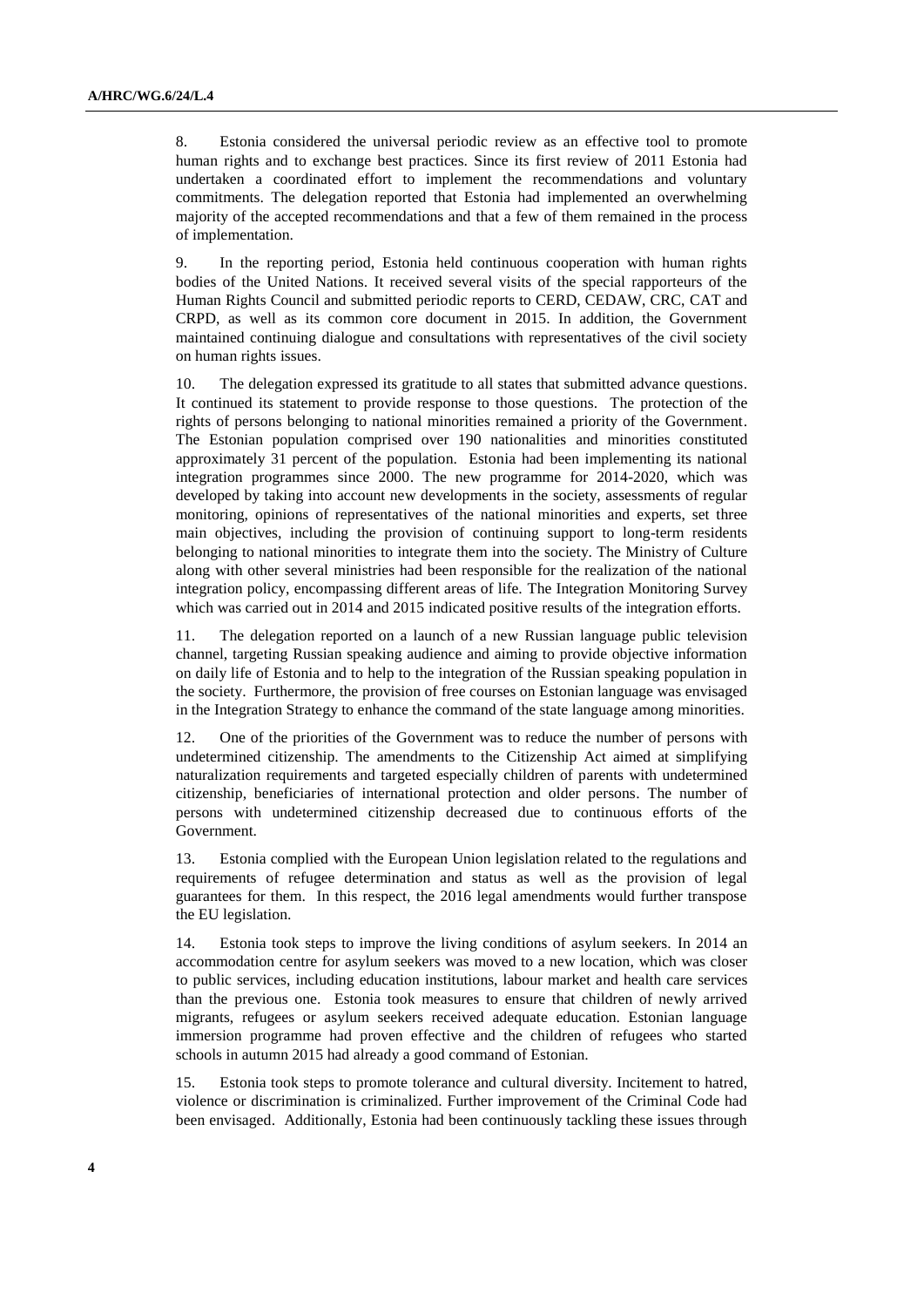education. The General Education Programme 2016-2019 included specific activities on human rights and Estonia joined "No Hate Speech" initiative of the Council of Europe.

16. The delegation expressed the commitment of Estonia to promote gender equality. The empowerment of women and their equal rights remained one of the priorities of development cooperation of Estonia. The Government adopted the second action plan for the implementation of the United Nations Security Council resolution 1325 on "Women, Peace and Security" for 2015–2019 to improve the situation of women in conflict areas.

17. Estonia has been in a process of preparation of its first action plan for equality policies, including gender equality for 2016-2023 in order to promote equal participation of women in decision-making at all levels. A set of activities in various areas had been envisaged to reduce the pay gap. The Government took special measures to address gender stereotypes as a root cause of gender inequality in general and gender pay gap in particular. For example, in 2013 an awareness raising campaign was carried out to tackle gender stereotypes. The Gender Equality Act provided legal guarantees for equal treatment of men and women in vocational education and professional training opportunities. The Government paid special attention to ensure equal employment opportunities for men and women in higher education institutions. The mandate of the labour inspectorate was broadened to scrutinize the implementation of the legal requirement of equal pay.

18. Combating domestic violence, violence against women and human trafficking remained a priority and thus, the Government continued to implement inter alia awarenessraising campaigns and provide training and seminars for the police, prosecutors and judges.

19. The Registered Partnership Act, which came into force in January 2016 legalised same-sex partnership and the adoption of relevant acts for its implementation had been planned for 2016.

20. The Ombudsman for Children was established in 2011 and its duties were designated to the Chancellor of Justice. Estonia initiated a process of establishing an independent monitoring mechanism to implement the provisions of CRPD, right after becoming a party to the Convention. Estonia took measures to reform the social welfare framework for persons with disabilities and other vulnerable groups.

21. The establishment of a national human rights institution remained under the consideration of the Government. No new institution might be established taking into account several objective factors. The Chancellor of Justice, which is an independent institution with a mandate to receive complains and oversee application of international human rights norms in Estonia has been covering most of the functions of a national human rights institution in compliance with the Paris Principles.

## **B. Interactive dialogue and responses by the State under review**

22. During the interactive dialogue, 73 delegations made statements. Recommendations made during the dialogue are to be found in section II of the present report.

23. Dominican Republic noted efforts of Estonia to adhere to CRPD, promote of the rights of women and the gender equality, in particular an action plan on reduction of the pay gap. It highlighted efforts to improve prison conditions. Dominican Republic made recommendations.

24. Ecuador underscored the creation of institutions such as the Ombudsman for Children and the Gender Equality Council. Equal treatment of minorities remained a challenge. Ecuador expressed concern over the situation of persons with "undetermined citizenship". It made recommendations.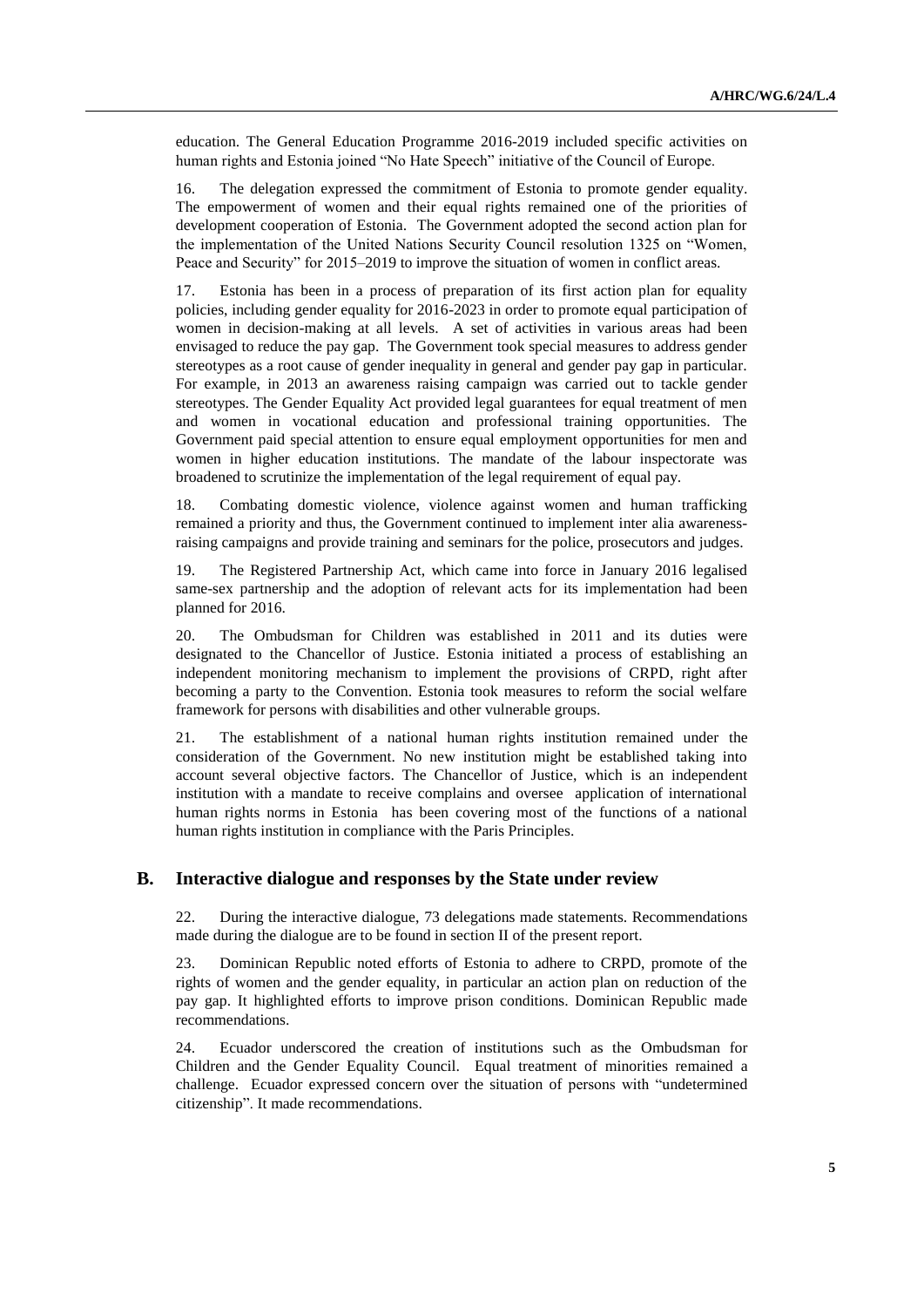25. Egypt commended the ratification of CRPD and OP-CRC-AC, creation of the Ombudsman for Children, and efforts to combat trafficking in human beings. Egypt expressed concern about xenophobic and racist discourse in media and politics, situation of Roma and about racially motivated hate crimes, including against asylum-seekers in Vao village. It made recommendations.

26. Finland noted with appreciation steps taken by Estonia to ensure the rights of the child and welcomed a national strategy for Roma integration. It encouraged Estonia to adopt legislative measures and policies to provide protection against discrimination based on sexual orientation and gender identity. Finland made recommendations.

27. Morocco noted the legislative reforms regarding the rights to social security and adequate standards of living, and progress made in combatting human trafficking. It noted with appreciation endeavours of Estonia to protect the rights of the child and measures taken to promote gender equality in education. Morocco made recommendations.

28. Georgia commended Estonia for becoming a party to several international conventions, efforts in ensuring gender equality, and the creation of the Ombudsman for Children and adoption of a child protection act. It encouraged Estonia to continue the practice of submitting mid-term reports on the follow up to the review. Georgia made recommendations.

29. Germany welcomed several steps taken to implement reforms to which Estonia had committed itself under the universal periodic review of 2011, while noting that some challenges remained. It made recommendations.

30. Ghana noted with appreciation steps taken by Estonia to establish a national human rights institute in accordance with the Paris Principles. It made recommendations.

31. Hungary welcomed the amendment to the Penal code that included the definition of torture used in CAT. It asked Estonia about further measures foreseen to prevent effectively trafficking in human beings. Hungary made recommendations.

32. Iceland commended Estonia for its efforts to better integrate ethnic and linguistic minorities. It encouraged the Government to accelerate its efforts to ensure a coherent framework for protection of persons belonging to the Russian-speaking linguistic minority. Iceland made recommendations.

33. Indonesia commended Estonia for the establishment of the Ombudsman for Children, the Gender Equality and Equal Treatment Commissioner, and improvements of the legislation in various fields, including education and trafficking in human beings. Indonesia made recommendations.

34. Iran (Islamic Republic of) called on the Government to prepare a national strategy for the implementation of CRPD. It expressed concern regarding discrimination against ethnic and religious minorities, as well as detained persons by police. Iran made recommendations.

35. Iraq acknowledged the accession of Estonia to various international human rights instruments and the important role that Estonia played during its membership of the Human Rights Council. Iraq made recommendations.

36. Ireland urged Estonia to implement fully the Registered Partnership Act and consider ratifying OP-CEDAW. It welcomed amendments to the Citizenship Act, easing some requirements for naturalization. However, Ireland shared the concern of the CESCR regarding language barriers facing the Russian-speaking minority. It made recommendations.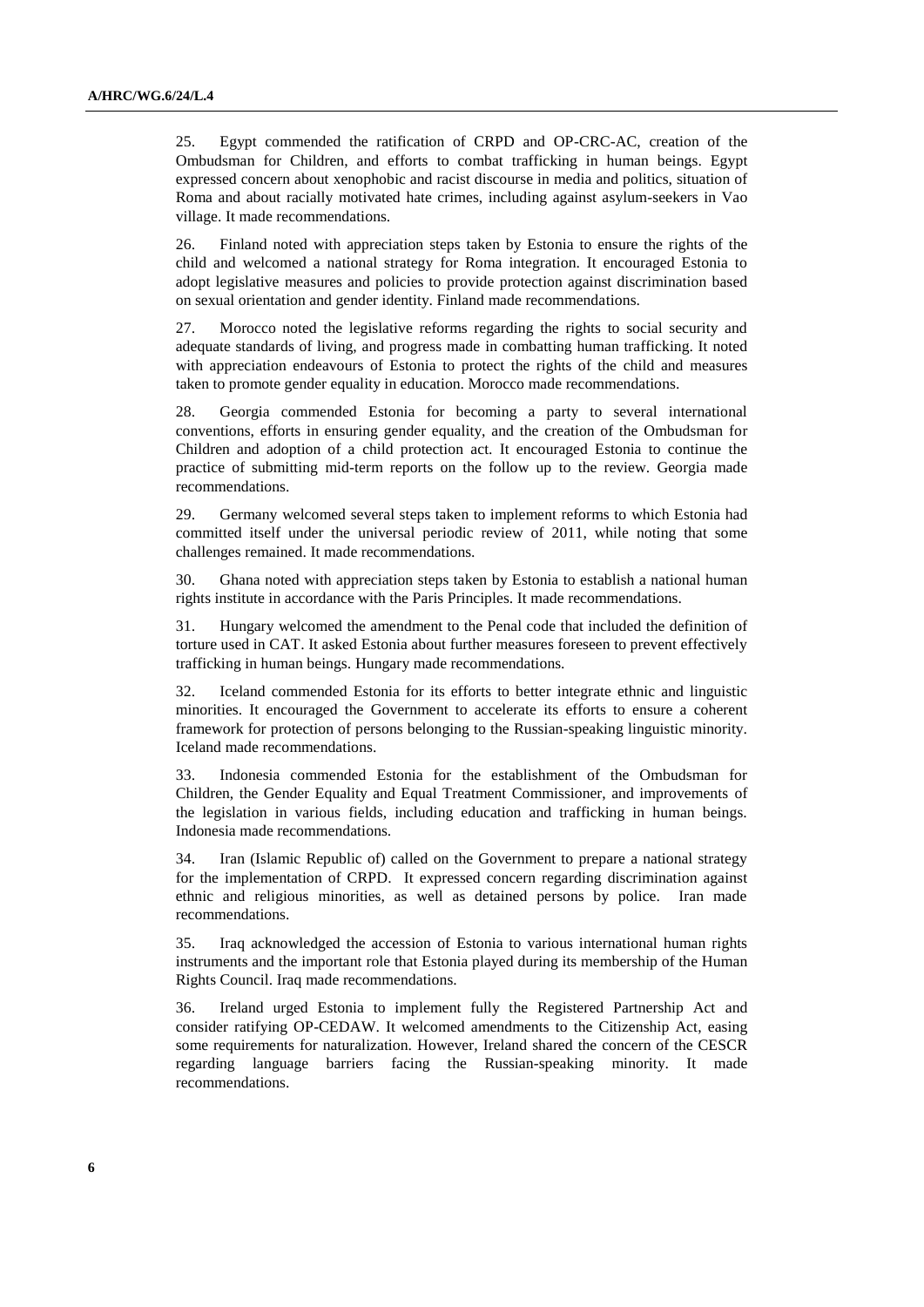37. Italy welcomed the creation of the Ombudsman for children, the Gender Equality Council and an independent monitoring mechanism of the CRPD. Italy found the introduction of I- voting a very interesting tool to ensure the realisation of rights not only offline but also online. Italy made recommendations.

38. Latvia noted positively active involvement of Estonia in the work of the Human Rights Council. As strong advocate of the universal ratification of the Rome Statute of the ICC, Latvia welcomed the leadership of Estonia in raising awareness of this issue in the Human Rights Council. It made recommendations.

39. Libya noted positive developments since the first review of Estonia, including standing invitation to the special procedures mandate holders of the Human Rights Council and the adoption of the 2014 Strategy of Integration and Social Cohesion aimed at the effective participation of minority groups in the society. Libya made recommendations.

40. Lithuania commended Estonia for the establishment of the Ombudsman for Children and the Gender Equality Council, adoption of the Child Protection Act, and signing of the Council of Europe Convention on Preventing and Combating Violence against Women and Domestic Violence. Lithuania made recommendations.

41. China noted the ratification of ICRPD and other instruments, the development of an action plan to prevent violence, the adoption of a law on the protection of the child, and strengthening of efforts to combat trafficking in human beings. China made recommendations.

42. Mexico welcomed the establishment of the Ombudsman for the rights of children and the Gender Equality Council. It commended Estonia for the efforts to ensure the implementation of CRPD. Mexico made recommendations.

43. Montenegro welcomed the adoption of the Registered Partnership Act and of the new Child Protection Act. It also noted that Estonia approved an action plan to reduce the gender pay gap and asked the delegation to elaborate more on the results achieved. Montenegro made recommendations.

44. France commended the adoption of the Registered Partnership Act, which was a step forward in ensuring the rights for LGBT persons.

45. Namibia congratulated the establishment of the Ombudsman for Children and the Gender Equality Council. It noted the Welfare Development Plan 2016-2023. Namibia encouraged Estonia to continue taking measures to implement an action plan to reduce the gender pay gap. It made recommendations.

46. The Netherlands commended Estonia for adopting the Registered Partnership Act, which grants legal protection to families regardless of its composition. It also noted the active role played by Estonia in the field of freedom of media and internet. The Netherlands made recommendations.

47. The delegation stated that Estonia had been facing the challenges related to the influx of migration. In this context, the Government continued its efforts to tackle racism and xenophobia in the society. Some public figures, including President of Estonia and the Chancellor of Justice took a strong stance in the public discussion against hate speech and other forms of expression of racism and xenophobia. Due to public discussions, as well as the judgment of the European Court of Human Rights regarding the case Delfi v Estonia, the acknowledgement of the media of its role and responsibilities in addressing the issue strengthened.

48. The Minister of Justice held discussions and consultations with law enforcement authorities to address effectively hate motivated offences. The Government worked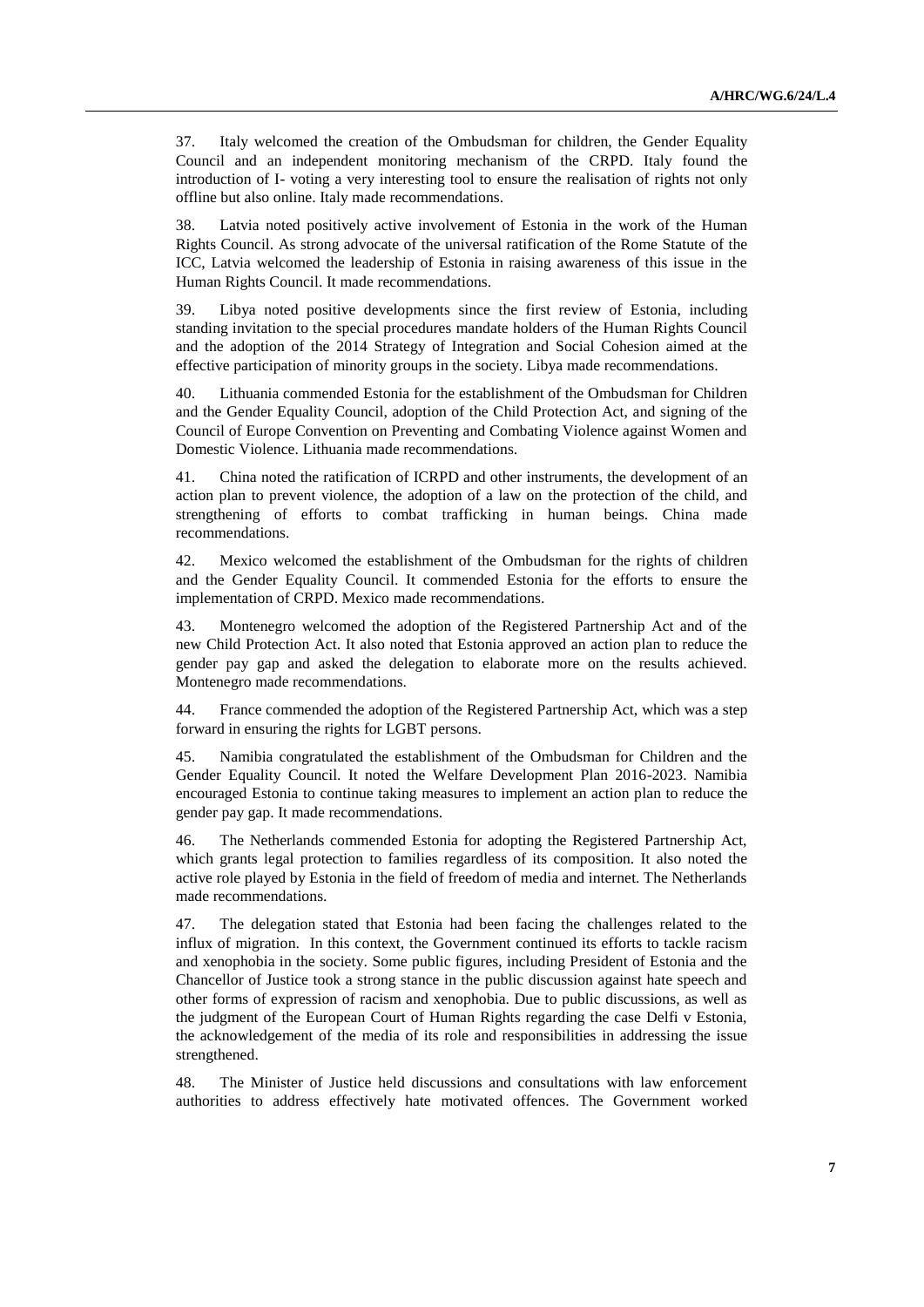constantly to improve education system in order to tackle the manifestations of racism and xenophobia, and build a human rights culture in the society.

49. Furthermore, a fight against racism and xenophobia and integration of migrants remained at the centre of several policies, programs and action plans. A special program on migrants envisaged the provision of a support to migrants to settle in the country. The new strategy of integration and the social cohesion, entitled Integrating Estonia 2020, addressed the integration as a complex process with an emphasis on preservation of ethnic identities and cultures of minority groups and guarantees for their equal opportunities to participate in public life.

50. Incitement to hatred, violence or discrimination on various grounds was prohibited and punishable by law. The Minister of Justice had been drafting legal amendments in order to improve further the legislation regarding hate and racist crimes, including by incorporating racist and hate motives of crimes as aggravating circumstances. The 2015 amendments to the Criminal Code already envisaged a punishment for an organization encouraging racial discrimination or violence.

51. In response to questions on prison conditions, the delegation reported that living conditions of detainees had gradually improved owing to newly built or renovated detention facilities. The minimum requirement for living space was met at the new prisons of Viru and Tartu. The building of new premises of the Tallinn prison and detention centre commenced. No old type of prison would remain by 2019 and thus, all prisons would have been modernized to meet living conditions standards.

52. The legal amendments prohibited overcrowding in prisons and stipulated the maximum number of prisoners that was permitted for each prison to accommodate. Several offences were decriminalized and the conditions for release on parole and probation were made more flexible in 2015. Thus, prison population was slowly decreasing due to targeted measures taken by the Government. Furthermore, the Government was carrying out a reform of juvenile justice system to reduce the number of minors in criminal justice system, which was already small and ensure juveniles access to education.

53. The 2012 amendments to the Criminal Code criminalized all elements of a specific crime of human trafficking in accordance with international law. In 2013, the Act on Victims Support was supplemented with new provisions concerning victims of human trafficking and child victims of sexual abuse. The 2015 amendments to the Criminal Code stipulated more severe punishment for cases of domestic violence compared to cases of other form of violence. In 2015, Estonia ratified the Council of Europe Convention on Action against Trafficking in Human Beings. In 2014, it signed the Council of Europe Convention on preventing and combating violence against women and domestic violence.

54. Domestic violence and violence against women, and trafficking in human beings remained a priority issue of the Government. A strategy for preventing violence for 2015- 2020 put an emphasis on raising public awareness about those issues. Several training and workshops for various sectors of the society and professional groups, including law enforcement agencies and judges were organized. Various projects, by utilizing new communication and information technologies were carried out to combat trafficking in human beings.

55. Woman victims of violence had been provided with state funded shelters, covering the entire territory of Estonia and providing psychological, social and legal counselling.

56. The new development goals of Estonia aimed to advance welfare and quality of life of children and their families. Among other measures Estonia afforded generous parental benefits for the period of first 18 months of parental leave. However, this opportunity has mostly been used by women. Men constituted less than 10 percent of parents that applied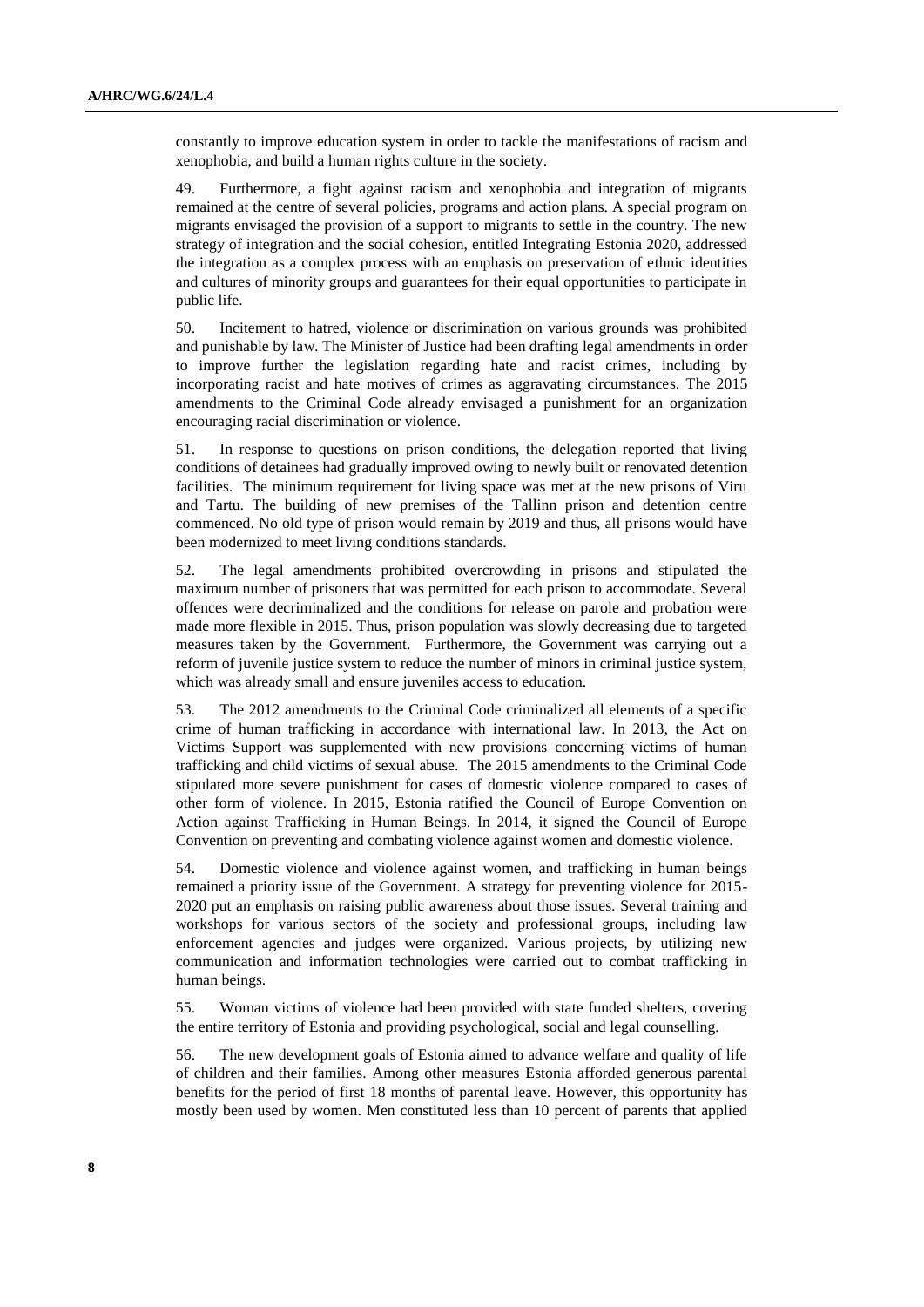for the parental leave, indicating that societal attitudes towards traditional gender roles prevailed but the Government has and will continue to take measures to promote gender equality.

57. The new Child Protection Act introduced a major reform in child protection by putting the interests of the child even further in the forefront and positioning the child as an equal member of the society. The delegation reaffirmed the commitment of Estonia to end corporal punishment and promote positive parenting methods of child upbringing.

58. Estonia submitted its initial report to CRPD in 2015. The Gender Equality and Equal Treatment Commissioner would be officially designated to fulfil the duties of the independent monitoring mechanism under the Convention. The Government had been working to ensure an equal access of persons with disabilities in the labour market and the provision of community based social services to promote independent living of persons with disabilities. The 2016 Social Welfare Act would also assist in this work.

59. Nicaragua emphasized the progress achieved by Estonia in the areas of social equality, the rights of women and labour rights. It also welcomed the adoption of the Strategy of Integration and Social Cohesion. Nicaragua made recommendations.

60. Norway noted the remaining challenges in relation to non-Estonian residents, especially in their socio-economic conditions. It noted with appreciation improvements in availability of Russian language broadcasting, amendments to the Citizenship Act, addressing some problems of persons without citizenship and the adoption of the Registered Partnership Act. Norway made recommendations.

61. Oman stated that it had closely reviewed the national report of Estonia and made recommendations.

62. Pakistan commended Estonia for its legislation which strengthened the protection of human rights and ratification of international human rights instruments. It appreciated the Special Care Development Plan, Social Integration Strategy, Inclusive education, and the Roma Integration Strategy. Pakistan made recommendations.

63. Panama commended the measures adopted by Estonia in combating all forms of discrimination, trafficking in persons and violence against women. It was alarmed over growing attacks and racist and xenophobic incidents directed to specific groups of the population. Panama made recommendations.

64. The Philippines noted with appreciation the ratification of several international and regional human rights treaties, including CRPD and OP-CRPD. It also welcomed the abolition of the death penalty and acknowledged policies and programs of Estonia in combating trafficking in persons. Philippines made recommendations.

65. Poland acknowledged the efforts of Estonia to comply with the recommendations accepted during the first review. Poland particularly appreciated the measures taken to develop the institutional and legal framework for the protection of national minorities. Poland made recommendations.

66. Portugal welcomed that, since its first review, Estonia had become party to CRPD and its Optional Protocol. Portugal commended Estonia for considering to establish a national institution for the protection of human rights. Portugal made recommendations.

67. The Republic of Korea welcomed the ratification of CRPD, establishment of the position of the Ombudsman for Children and the Gender Equality Council, as well as the enactment of a new Child Protection Act in 2014. It made recommendations.

68. The Republic of Moldova noted achievements of Estonia in ensuring freedom of expression, equality and the rights of women, children and of minorities. It welcomed the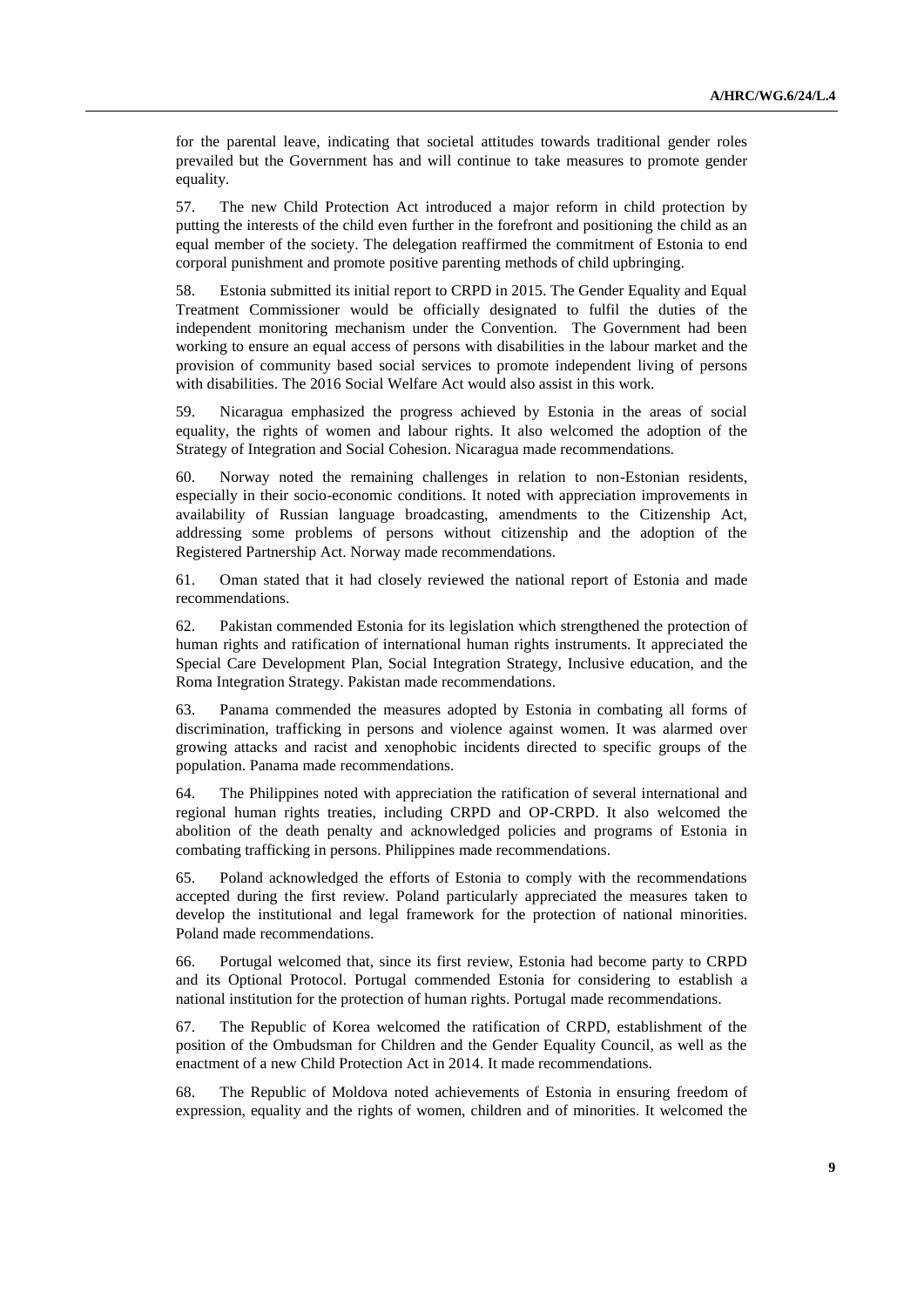amendments to the Criminal Code, bringing the definition of torture in compliance with CAT and encouraged Estonia to make declarations under articles 21 and 22 of CAT. The Republic of Moldova made a recommendation.

69. Romania welcomed the policy to try to reach a right balance in guaranteeing rights of members of minorities to use their language, on one hand, and ensuring universal knowledge of the state official language, on the other. It made recommendations.

70. The Russian Federation was concerned about systematic violations of the rights of non-titular population to use and get education in their language and to work, and at discrimination of non-citizens in their political and economic rights. It made recommendations.

71. Serbia encouraged Estonia to continue strengthening the independent human rights institutions and wide consultations with civil society in improving the Equal Treatment Act. It made recommendations.

72. Singapore welcomed measures to combat domestic violence and violence against women and underscored the implementation of initiatives such as paid paternity leave and an action plan to reduce the gender pay gap. Singapore made recommendations.

73. Slovakia commended Estonia for strengthening legal and institutional framework in human rights and welcomed the adoption of acts on citizenship and on the child protection. It noted efforts to improve protection of vulnerable groups and integration of asylum seekers, and promote the quality of life of older persons. Slovakia made recommendations.

74. Slovenia commended initiatives in the field of the right to participate in public and political life, ratification of CRPD and OP-CRPD and simplifying naturalisation requirements for several categories of people. It noted that the strict language requirements for employment in public and private sectors could put ethnic minorities at a disadvantage. Slovenia made recommendations.

75. Spain highlighted the adoption of the Registered Partnership Act and the amendments made to the Citizenship Act, which simplified in many aspects the naturalization procedures of non-citizens. Spain made recommendations.

76. Sweden welcomed efforts to decrease the number of detainees in prisons and detention centres. New and modern prisons were constructed. However, there was still a room for improvement in conditions of prisoners. Sweden made a recommendation.

77. Tajikistan welcomed efforts taken by Estonia to ensure rights of children and of older persons. It made recommendations.

78. The former Yugoslav Republic of Macedonia encouraged Estonia to intensify its efforts in combating domestic violence and violence against women, including adoption of amendments to the Penal Code to establish these acts as specific criminal offences. It requested information on the process of establishing a national human rights institution. It made a recommendation.

79. Turkey noted the amendments made to the Citizenship Act which facilitated the acquisition of Estonian citizenship by stateless persons. It was, however, concerned about a growing tendency in manifestations of racism, xenophobia and Islamophobia in Estonian society. Turkey made recommendations.

80. Ukraine commended the reform of the Penal Code, adoption of the new Strategy of Integration, ratification of CRPD and OP-CRPD, and Special Care Development Plan. It praised Estonia's positive attitude towards the social and cultural needs of national minorities, including Ukrainian community. Ukraine encouraged Estonia to continue its efforts to become party to ICPPED, among others.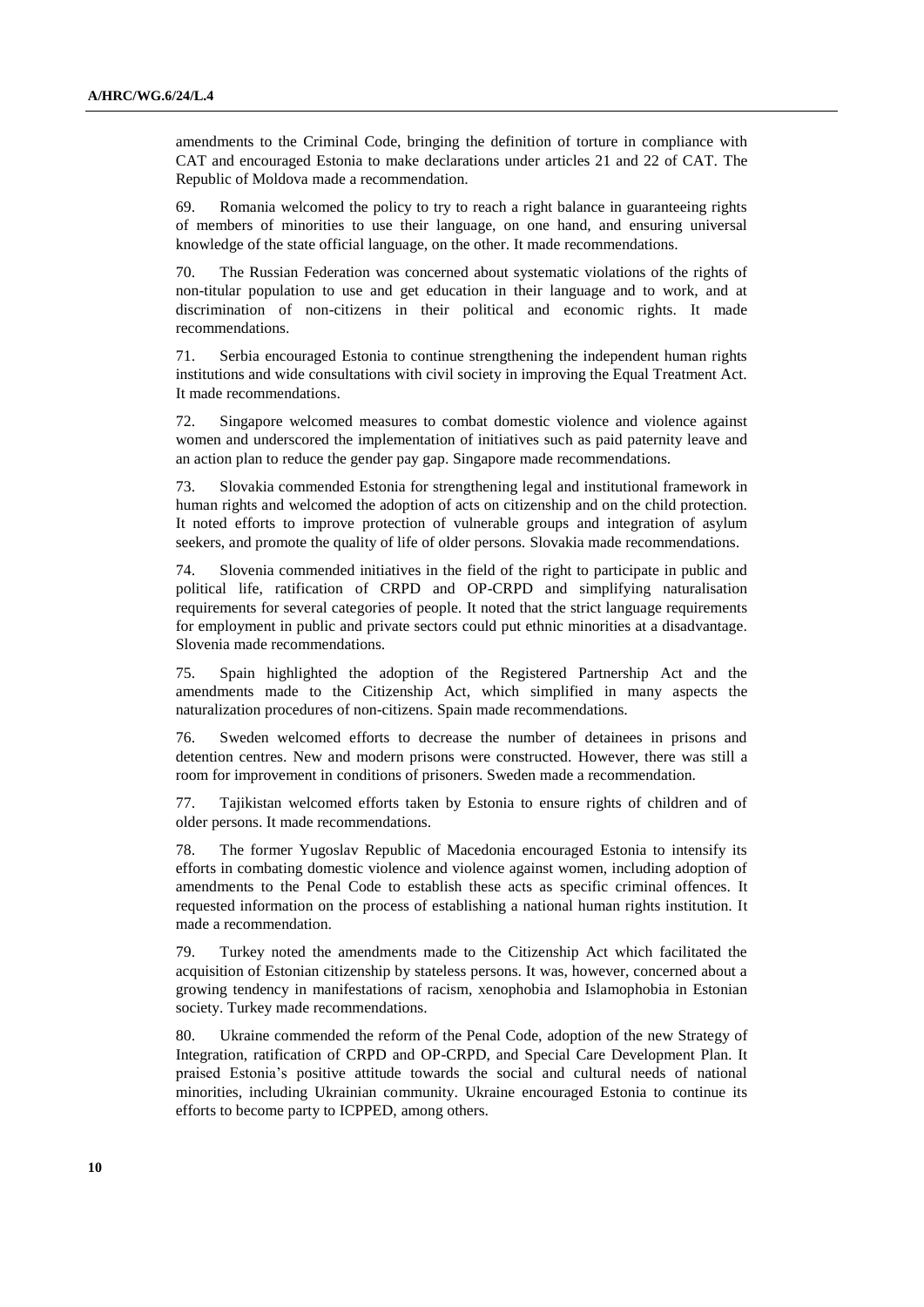81. The United Arab Emirates praised the establishment of the Gender Equality Council and measures to address the gender pay gap and to promote gender equality in education. It, however, expressed concern about reports of religious and racial discrimination and Islamophobia. It made recommendations.

82. The United Kingdom of Great Britain and Northern Ireland welcomed progress made in implementing its recommendations to Estonia during the first review, including the ratification of CRPD and legal recognition of same sex partners. It encouraged the full implementation of the Strategy of Integration. It made recommendations.

83. The delegation stated that the 2015 amendments to the Constitution lowered the minimum age for voting in local elections to 16 years. The Government was considering a possibility to grant prisoners the right to participate in elections.

84. The use of electronic voting system reached 30 percent during 2015 elections. Ivoting system had been continuously monitored and improved to ensure the privacy and confidentiality. The confidentiality of the personal data was protected by several security measures. Legal remedies were in place for cases of a breach of confidentiality in personal data management.

85. The delegation recalled that Estonia was one of the most active advocates of cyber security and that Estonia launched a number of key cyber security related initiatives. Estonia utilized some technological resolutions to protect personal data within the state information system. Over 150 inspections were carried by the Data Protection Inspectors in 2015 as a part of their mandate to oversee that data protections regulations were met. Additionally, the Government conducted an in-depth analysis of existing legislation and its implementation in practice in order to improve further the level of the protection of personal data in telecommunication. Estonia envisaged introducing more effective distinction between different approaches and situations where retained data might be used, narrowing scope and laying down more tailor made provisions for different areas, including criminal proceedings and national security.

86. The Constitution entitled everyone, including prisoners the right to judicial review in cases of human rights violations. In this regard, several improvements were made in the work of the judiciary. The average duration of court proceedings was reduced in the last three years. The members of the Judiciary received training on the case law of the European Court of Human Rights. The 2015 amendments to the State Liability Act stipulated the provision of compensation for long criminal procedures. Estonia had started to draft legal amendments to ensure compensations for delays in civil and administrative procedures.

87. In response to questions regarding teaching of minority languages, the delegation stated that the State funded schools provided education in different languages in addition to state official languages. Education in Russian language was available in public and private schools at all levels. According to the legislation, if there were at least ten representatives of the same nationality, residing in a local municipality they were entitled to have education in their own mother tongue.

88. While in primary education the choice of the language of instruction of education was made by the school, at least 60 percent of the curriculum should be completed in Estonian in upper secondary education. The purpose of this requirement was to facilitate enhancement of knowledge of the Estonian language by all members of the population and to ensure access of members of minority groups to higher education and labor market and effective integration in the society. The transition to 60 percent of teaching in Estonian language in the education system was carried out gradually during the period of 2007-2014.

89. The state exams and self-assessment of schools indicated that academic achievements had not been diminished as a result of this change and the knowledge of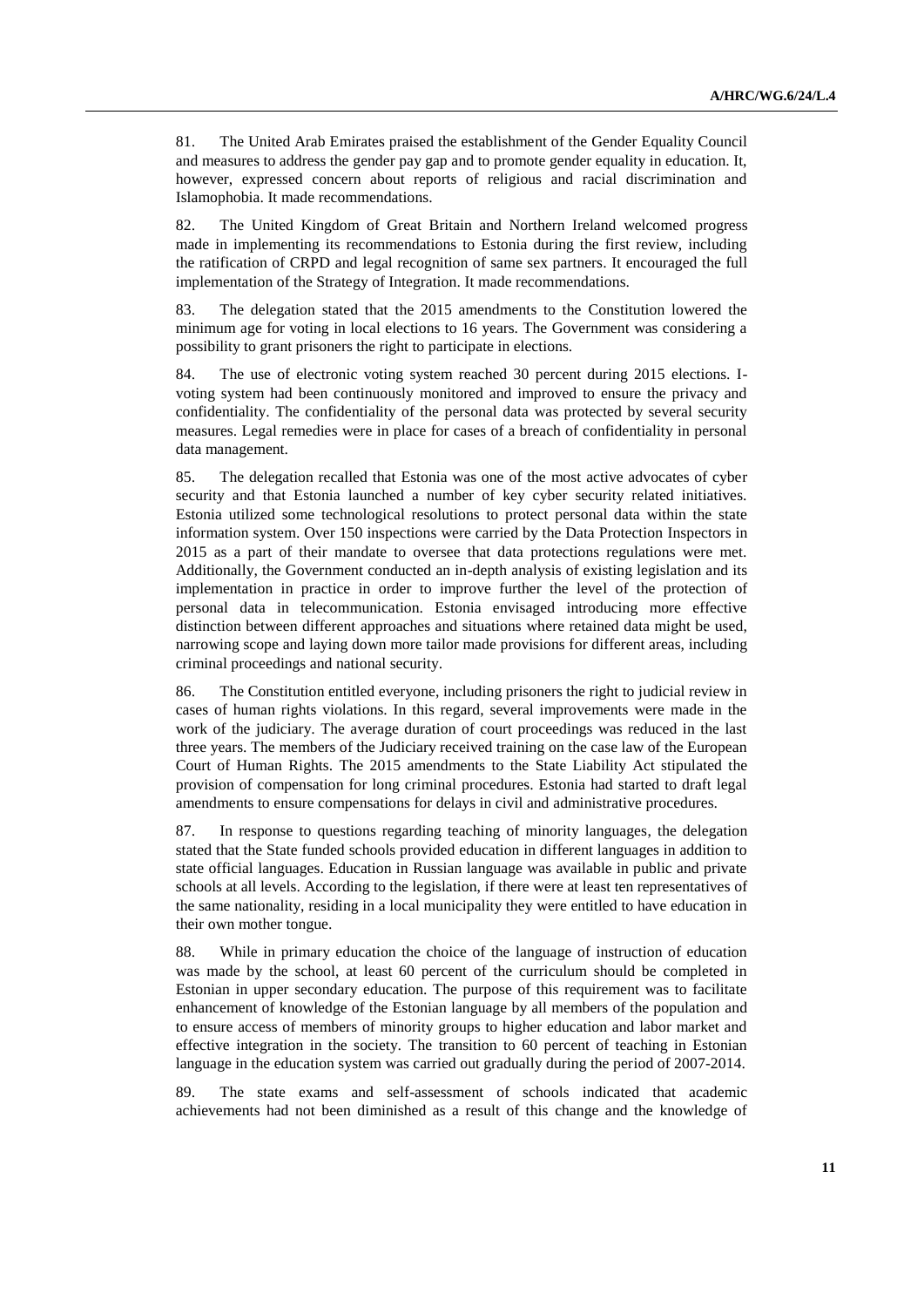Estonia language improved. Six out of fifteen best ranking schools were schools with education in Russian language. Additionally, half of the schools in Russian language joined the Language Immersion Program, ensuring that students of those schools would have good command in Estonian, Russian and English. This Program was also proven to be effective for children of migrants and refugees.

90. Estonia also provided support to adults to learn Estonian language by reimbursing costs of the language courses for those who successfully passed language tests. The state provided free language courses for the employees in the public sector, for long term residents and newly arrived migrants. As for the requirements for language proficiency in certain positions, the delegation emphasized that the requirements were put in place to ensure the provision of public services and information in Estonian language. The language requirement also was in accordance with the particular nature of work. For example, the required proficiency for doctors or pharmacists was higher than for service staff.

91. The delegation confirmed that punitive role of Estonian language inspectorate had considerably decreased. The requirement to impose fines was eliminated for several cases in January 2015. None sufficient command of state language was no longer an administrative offence. Language inspectors should provide realistic amount of time to enhance language skills of an employee. Language inspectors demonstrated more flexibility and often provided with some practical solutions in specific cases to ensure the services were provided in the Estonian language.

92. The new integration strategy focused on socio-economic, educational, cultural and political integration. Integration was seen as a two way process, influencing the society as a whole. The Cultural Advisory Council of national minorities was established in 2008 with an objective to present interests of the minority groups in decision making. The Council promoted cultural life and activities of national minorities and participated in implementing integration policy.

93. In 2015, the Minister of Culture established the National Roma Integration Council, which involved different ministries and local governments, representatives of Roma organizations and experts. The aim of the Council was to encourage and facilitate dialogue, promote cooperation and provide an opportunity to hold discussions related to questions on the integration of the Roma.

94. Unemployment rates among Estonians and non-Estonians decreased in recent years. Discrepancies in unemployment rates between Estonian and ethnic minorities also decreased in 2015. The government paid a special attention to the development of Ida-Virumaa, where Russian speaking minority made the majority of the population. Estonian regional development strategy and Ida-Viru County Action Plan for 2015-2020 foresaw measures to improve living conditions, strengthen the civil society, promote economy and employment opportunities.

95. The United States of America urged Estonia to take further steps to counter prejudice and discrimination against LGBTI persons, migrants, asylum seekers, refugees and members of ethnic and religious minorities. It commended Estonia for its continued efforts to promote a tolerant and integrated society. The United States of America made recommendations.

96. Uruguay emphasized the accession by Estonia to CRPD, OP-CRPD and OP-CRC-AC. It took note of the efforts made by Estonia in establishing a national human rights institution in accordance with the Paris Principles. Uruguay made recommendations.

97. Uzbekistan noted with satisfaction efforts taken to strengthen legal and institutional framework for the protection and promotion of human rights. It noted concerns expressed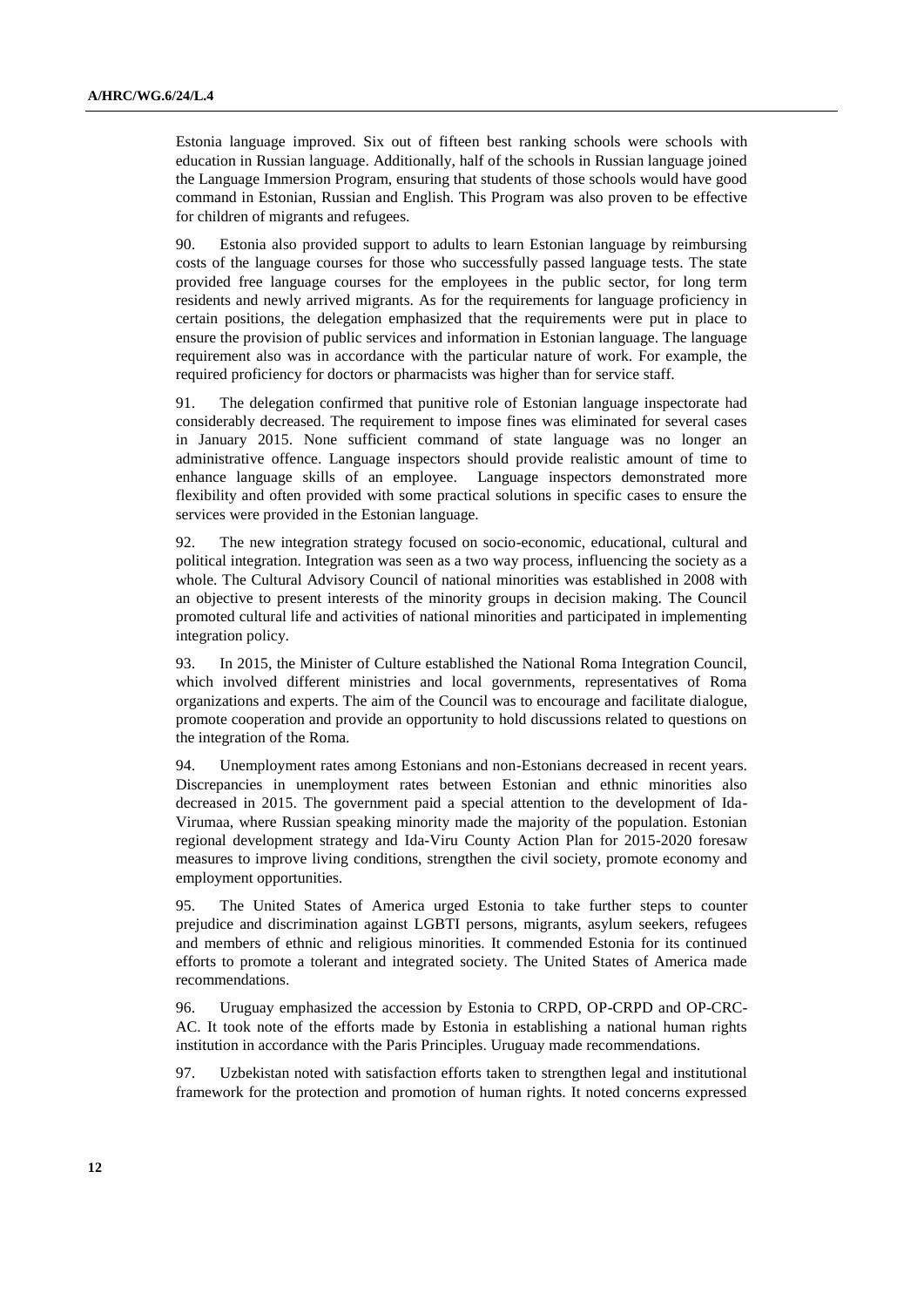about cases of discrimination against minorities, migrants and refugees, hate speech and gender discrimination. Uzbekistan made recommendations.

98. Afghanistan acknowledged the reform in the Penal Code and all measures taken to combat all forms of violence. It noted with appreciation the General Education Program for 2016-2019 that included human rights education. Afghanistan made a recommendation.

99. Albania commended the Government for the Welfare Development Plan 2016-2023 and for adopting a new development plan to preventing violence. It encouraged Estonia to make further improvements in human rights. Albania made recommendations.

100. Algeria welcomed the positive steps taken by Estonia to improve the human rights situation since its first review. It noted with satisfaction the ratification of the CRPD, as it was recommended by Algeria and many other delegations in the previous UPR. Algeria made recommendations.

101. Argentina noted with satisfaction the efforts taken by the Government in education and congratulated Estonia for incorporating human rights in the curricula of the primary education. It stated that challenges persisted, especially in relation to minority groups. Argentina made recommendations.

102. Armenia highlighted the new project to enhance communication and mutual understanding between young people and was pleased that the new Strategy of Integration and Social Cohesion addressed issues of integration. Armenia made recommendations.

103. Australia commended Estonia for implementing reforms to which it committed during the review in 2011, including the ratification of the CRPD and its optional protocol and OP-CRC-AC. It commended the adoption of the Co-habitation Act which extended the rights of married couples to unmarried persons, including same-sex couples. Australia made recommendations.

104. Azerbaijan noted that some United Nations treaty bodies expressed their concerns about problems related to discrimination, xenophobia, and racist attitudes, as well as torture, ill-treatment and excessive use of force. Azerbaijan made recommendations.

105. Bahrain applauded the efforts made by Estonia in implementing recommendations of its first review. However, it remained concerned as there was no amendment to the Criminal Code, prohibiting racist organizations and dissemination of ideas which expound racial supremacy and racial hatred. Bahrain made recommendations.

106. Belarus noted measures taken to improve the situation of minorities. It noted discrimination in education and employment owing to restrictive measures taken to promote the state language. It called on Estonia to eliminate those restrictions. Belarus noted stigmatisation of minorities and hate speech by politicians. It made recommendations.

107. Belgium congratulated the adoption of an action plan to implement Security Council resolution 1325 (Women, Peace and Security) and the ratification of CRPD and OP-CRC-AC. Nevertheless, Belgium underscored efforts to be made in the area of combatting all forms of discrimination and racism. Belgium made recommendations.

108. Botswana applauded Estonia's efforts in the fight against impunity and commended the ratification of the Kampala Amendments to the Rome Statute of ICC, and OP-CRC-AC. It remained concerned, however, about reports of continued stigmatisation of certain national minority groups. It made recommendations.

109. Brazil was concerned about incidents of possible disrespect of the principle of nonrefoulement; the electronic communications act setting the conditions for service provides to provide data to government agencies; and amendments to the Citizenship Law that might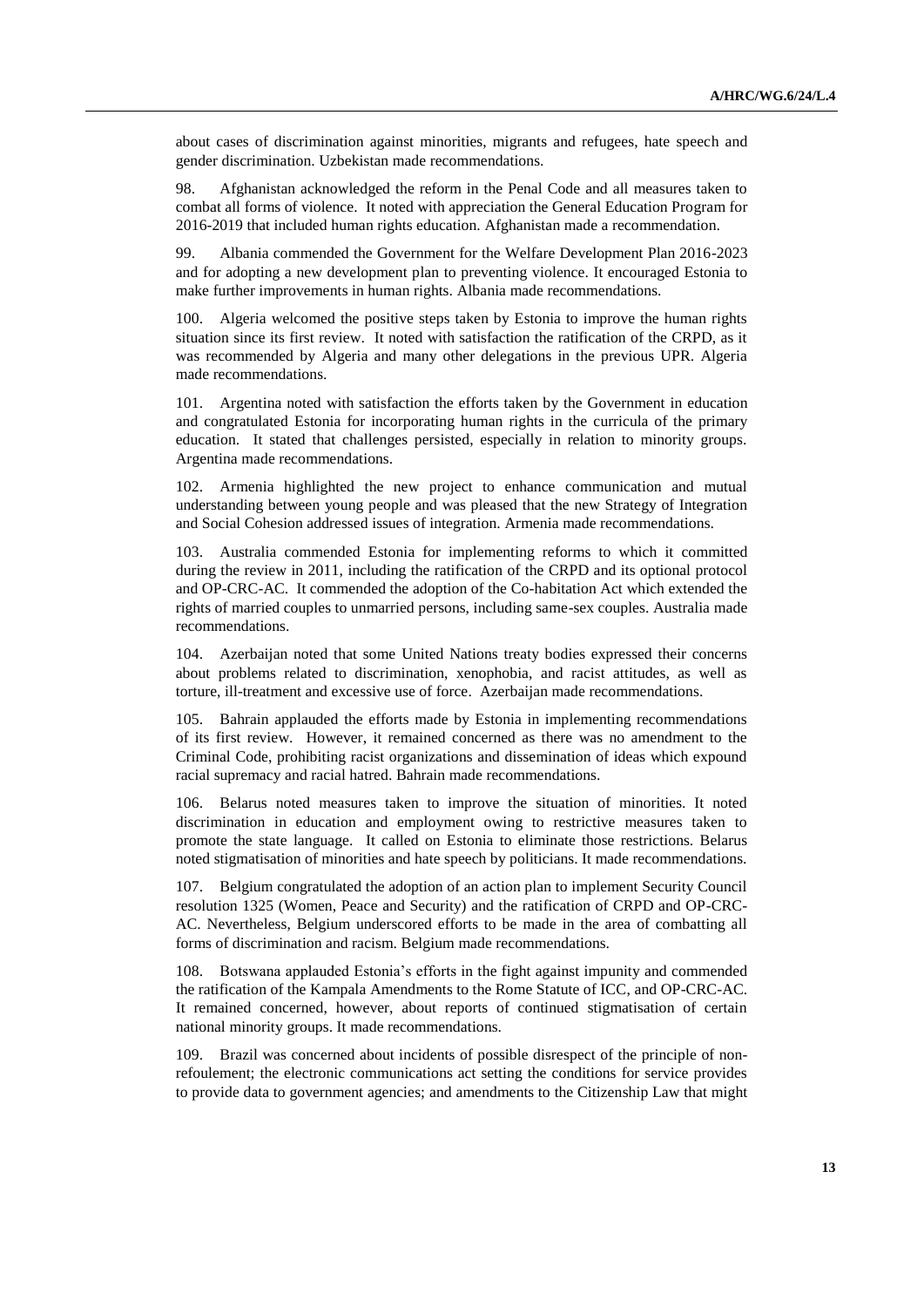not cover children between 15-18 years of age. It urged Estonia to ratify the two conventions on statelessness. Brazil made recommendations.

110. Bulgaria noted that since the first review in 2011 Estonia had become party to several international human rights instruments with no any reservations made. It appreciated the creation of the position of the Ombudsman for Children and the establishment of the Gender Equality Council. Bulgaria made recommendations.

111. Burundi noted with satisfaction various measures taken by Estonia to protect gender equality. It commended the adoption of the Child Protection Act and the establishment of the Ombudsman for Children. It noted with appreciation different measures taken to improve the human rights of older persons. Burundi made a recommendation.

112. Canada commended Estonia for the ratification of CRPD. It encouraged the full implementation of the Registered Partnership Act. It noted passing of amendments to the Citizenship Act that granted citizenship to children fifteen years old and younger born to stateless parents and simplified language requirements for older persons. Canada made recommendations.

113. Chile underscored efforts by Estonia to reinforce its legal and institutional framework and adopt national human rights programs such as a national plan to prevent violence against women, Child Protection Act, the amendments to the Penal Code to address trafficking in persons. Chile made recommendations.

114. Malaysia noted the adoption of the Child Protection Act and a plan on preventing violence for 2015-2020, and the creation of the Ombudsman for Children. It noted that its recommendations of the first review had been accepted by Estonia. Malaysia made recommendations.

115. Costa Rica highlighted the incorporation of human rights education in the curriculum and appreciated efforts to improve legislation to combat torture. It expressed concern at the persistence of gender violence and sexual abuses, as well as at the continuing gender pay gap. Costa Rica made recommendations.

116. Croatia commended the adoption of the new Child Protection Act and further strengthening of the protection of the rights of the child. It was pleased that Estonia fulfilled its commitment to enact a new law, prohibiting corporal punishment explicitly. Croatia made recommendations.

117. Cuba highlighted the efforts made by Estonia in improving its gender equality indicators and the rights if women. It noted that several United Nations treaty bodies, regional and non-governmental organizations expressed their concerns over the continuing economic inequality, high unemployment rates and discrimination in employment affecting ethnic minorities. Cuba made recommendations.

118. The Czech Republic made recommendations.

119. Djibouti applauded the efforts of Estonia to implement recommendations from the first review. It was pleased with the decision to incorporate human rights in the curriculum of schools. It called upon Estonia to redouble its efforts to promote and protect human rights. Djibouti made recommendations.

120. In conclusion, the delegation expressed its gratitude to all states that contributed to the discussion during the interactive dialogue. All comments and recommendations would be given due consideration by the Government and recommendations accepted by Estonia would be thoroughly implemented. The follow up of the review would become an essential part of the work of national institutions involved in the protection of human rights.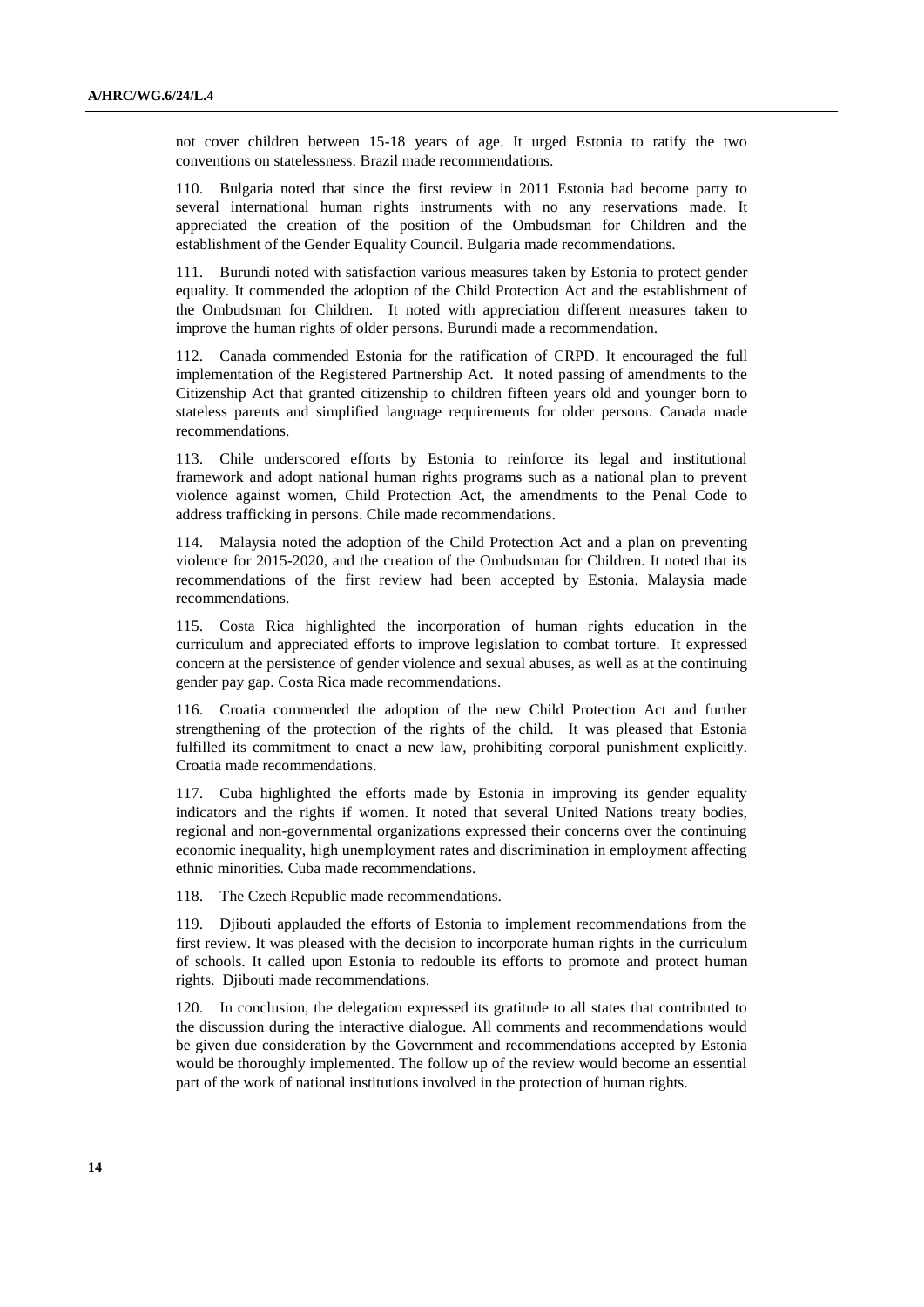121. The delegation reaffirmed the commitment of Estonia to continue promoting and protecting human rights and stated that the universal period review mechanism remained a useful part of this work. As a part of the follow up of the review, Estonia would continue its efforts to become a party to the remaining international human rights instruments, including ICPPED, the Council of Europe Convention on preventing and combating violence against women and domestic violence and the UNESCO Convention against Discrimination in Education. Estonia would adopt and implement development and action plan in areas of employment, social protection, inclusion, gender equality and equal opportunities for 2016- 2023.

# **II. Conclusions and/or recommendations\*\***

**122. The recommendations formulated during the interactive dialogue and listed below have been examined by Estonia and enjoy the support of Estonia:**

122.1. **Sign and ratify OP-CEDAW (Turkey);**

122.2. **Step up its efforts to ratify OP-CEDAW (the former Yugoslav Republic of Macedonia);**

- 122.3. **Ratify ICPPED (Argentina);**
- 122.4. **Sign and ratify ICPPED (Oman);**
- 122.5. **Take necessary steps to ratify ICPPED (Slovakia);**
- 122.6. **Consider ratifying ICPPED (Uruguay);**
- 122.7. **Ratify ICPPED and OP-CEDAW (Portugal);**

122.8. **Consider ratifying ICPPED, OP-CEDAW and the UNESCO Convention against Discrimination in Education (Ghana);**

122.9. **Ratify the UNESCO Convention against Discrimination in Education (Uzbekistan);**

122.10. **Consider ratifying the UNESCO Convention against Discrimination in Education (Republic of Korea);**

122.11. **Accept and ratify the UNESCO Convention against Discrimination in Education (Afghanistan);**

122.12. **Prioritize the ratification of the Council of Europe Convention on preventing and combating violence against women and domestic violence and of the Optional Protocol to CEDAW (Italy);**

122.13. **Ratify the Council of Europe Convention on Preventing and Combating Violence against Women and Domestic Violence (Montenegro);**

122.14. **Complete the ratification process of the Council of Europe's "Istanbul Convention" (Turkey);**

122.15. **Establish a national human rights institution (Iraq) (Algeria);**

122.16. **Establish a national human rights institution compliant with the Paris Principles (Hungary);**

<sup>\*\*</sup> The conclusions and recommendations have not been edited.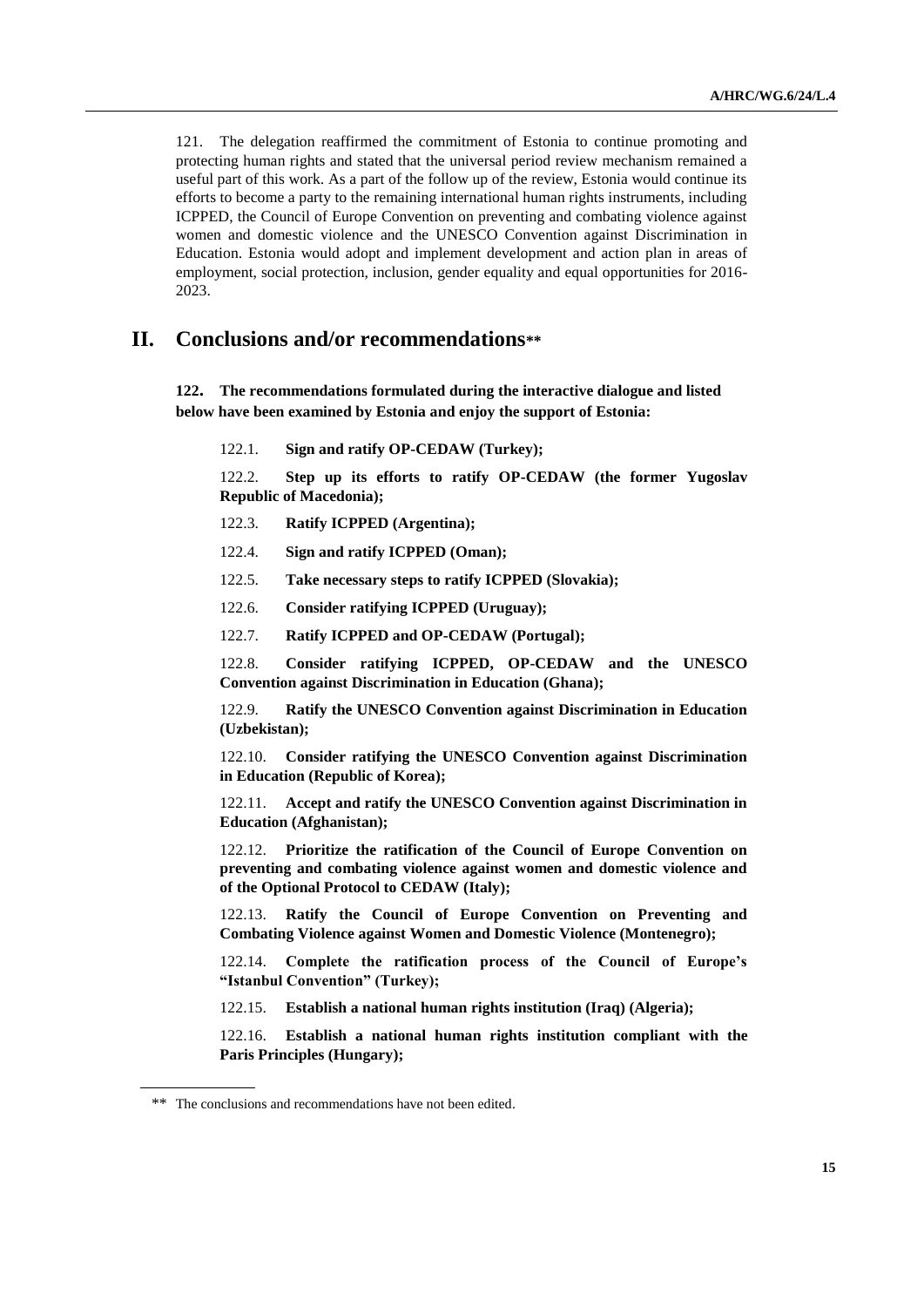122.17. **Establish a national human rights institution in full compliance with the Paris Principles (Australia);**

122.18. **Establish a national institution for protection of human rights in conformity with the Paris Principles (Burundi);**

122.19. **Establish a national human rights institution in conformity with the Paris Principles (Djibouti);**

122.20. **Establish a national human rights institution in accordance with the Paris Principles (Pakistan) (Poland) (Azerbaijan);**

122.21. **Establish a national institution for the protection of human rights in accordance with the Paris Principles (Bulgaria)(Portugal);**

122.22. **Establish or designate a national human rights institution compliant with the Paris Principles (Namibia);**

122.23. **Establish a national human rights institution (Oman);**

122.24. **Continue consideration of the establishment of a national human rights institution compliant with the Paris Principles (Georgia);**

122.25. **Consider establishing a national human rights institution in compliance with the Paris Principles (Republic of Korea);**

122.26. **Continue its efforts to establish a national human rights institution, in line with the Paris Principles and with full participation of the civil society (Indonesia);**

122.27. **Continue efforts to create a national human rights institution (Libya);**

122.28. **Establish as soon as possible a national human rights institution in accordance with the Paris Principles (Egypt);**

122.29. **Expedite establishment of a national human rights institution in accordance with Paris Principles (Latvia);**

122.30. **Expedite the process of establishing an independent and effective national human rights institution with a broad human rights mandate, in accordance with the Paris Principles (Ireland);**

122.31. **Take concrete steps towards the establishment of a national human rights institution in accordance with the Paris Principles (Malaysia);**

122.32. **Ensure that the Ombudsman enjoys full autonomy in accordance with the Paris Principle (Nicaragua);**

122.33. **Spare no efforts for the necessary establishment of a national human rights institution (Dominican Republic);**

122.34. **Accelerate the creation of a completely independent and sufficiently funded body with the capacity to defend human rights in Estonia such as a national human rights institution (Costa Rica);**

122.35. **Further raise public awareness about the content of the new legislation and profile of the Ombudsman, in cooperation with NGOs, and in education system raise awareness of children's rights, especially in cases of abuse and children's participation in civil and criminal proceedings (Lithuania);**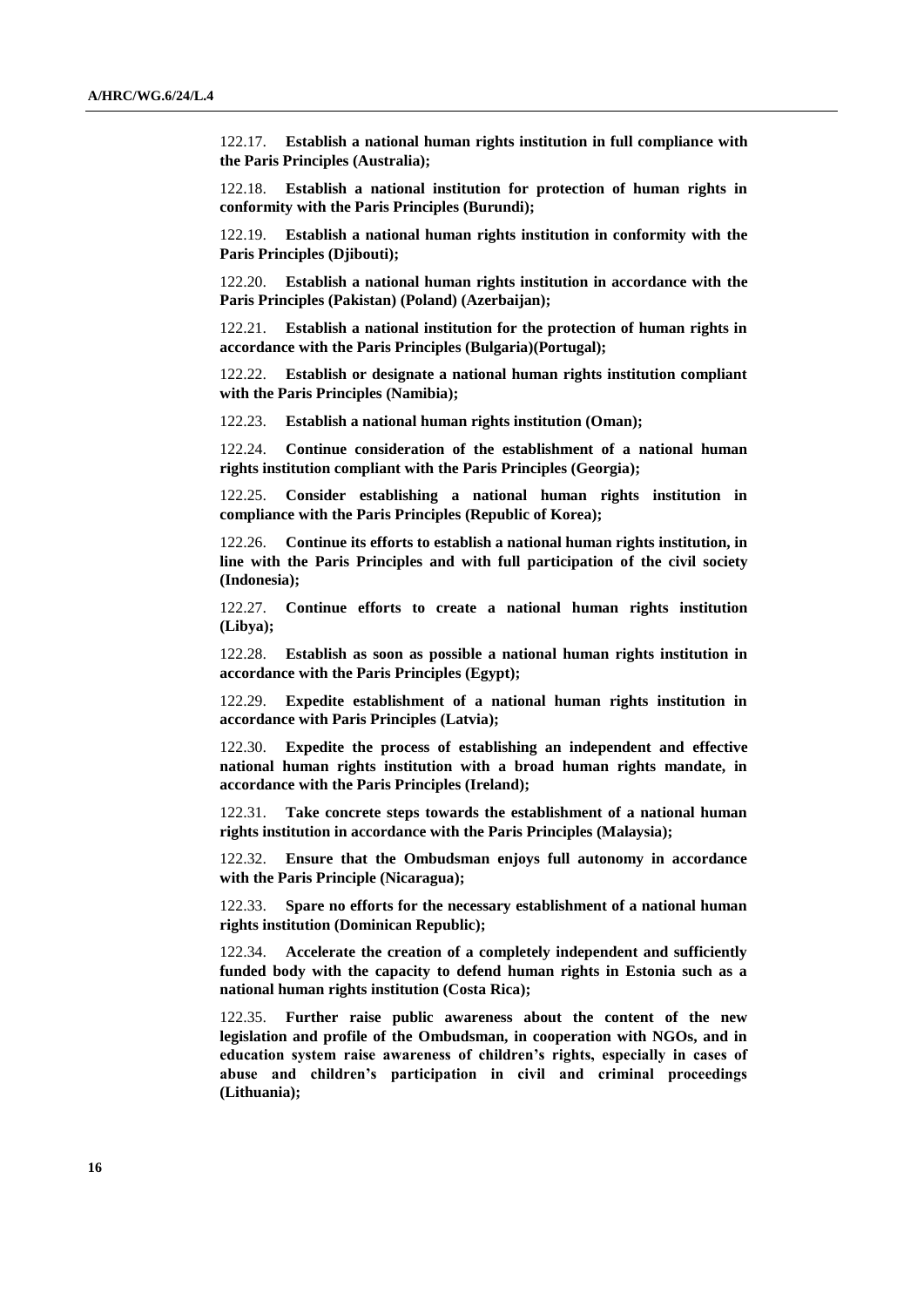122.36. **Provide the Gender Equality Commissioner with sufficient resources to enable the institution to fulfil its mandate effectively and independently (Namibia);**

122.37. **Ensure the functioning of the Gender Equality and Equal Treatment Commissioner by providing sufficient resources for this institution (France);**

122.38. **Create an independent mechanism in charge of monitoring the implementation of the CRPD (France);**

122.39. **Continue conducting policy programmes to support the effective implementation of the new Child Protection Act, in particular focusing on prevention and early intervention in cases of child abuse and domestic violence (Finland);**

122.40. **Continue reinforcing its efforts to protect children's rights (Georgia);**

122.41. **Continue to adopt measures in order to ensure the protection of the rights of the child (Romania);**

122.42. **Continue to implement Child Protection Act (Pakistan);**

122.43. **Adopt and fully implement the Welfare and Development Plan 2016- 2023, in accordance with the commitment set out in paragraph 143 of its national report (Panama);**

122.44. **Engage a civil society in the follow-up implementation process of the UPR recommendations (Poland);**

122.45. **Improve the submission of reports to the treaty bodies and strengthen its capacity building in this sphere (China);**

122.46. **Continue to adopt measures in order to ensure the creation of a comprehensive anti-discrimination framework (Romania);**

122.47. **Allocate necessary resources to strengthen gender equality (Bahrain);**

122.48. **Operationalize/enforce legal mechanisms on ensuring gender equality (Tajikistan);**

122.49. **Continue efforts made towards the promotion of a culture of gender equality in society through awareness raising campaigns (Morocco);**

122.50. **Address gender pay gap for work of equal value (Egypt);**

122.51. **Take further measures aimed at achieving equal remuneration for men and women for the same work (Oman);**

122.52. **Provide more opportunities to women in the labor market (Oman);**

122.53. **Take measures, while fully respecting freedom of expression, to curtail stereotyping of minorities, particularly the Muslim community in the society (Iran (Islamic Republic of));**

122.54. **Adopt measures to restrict the use of stereotypes towards minorities in the media and to promote the use of minority languages in the mass-media and the press (Cuba);**

122.55. **Take necessary measures against discrimination based on ethnic, religious origin and language in employment and prosecute such cases (Iran (Islamic Republic of));**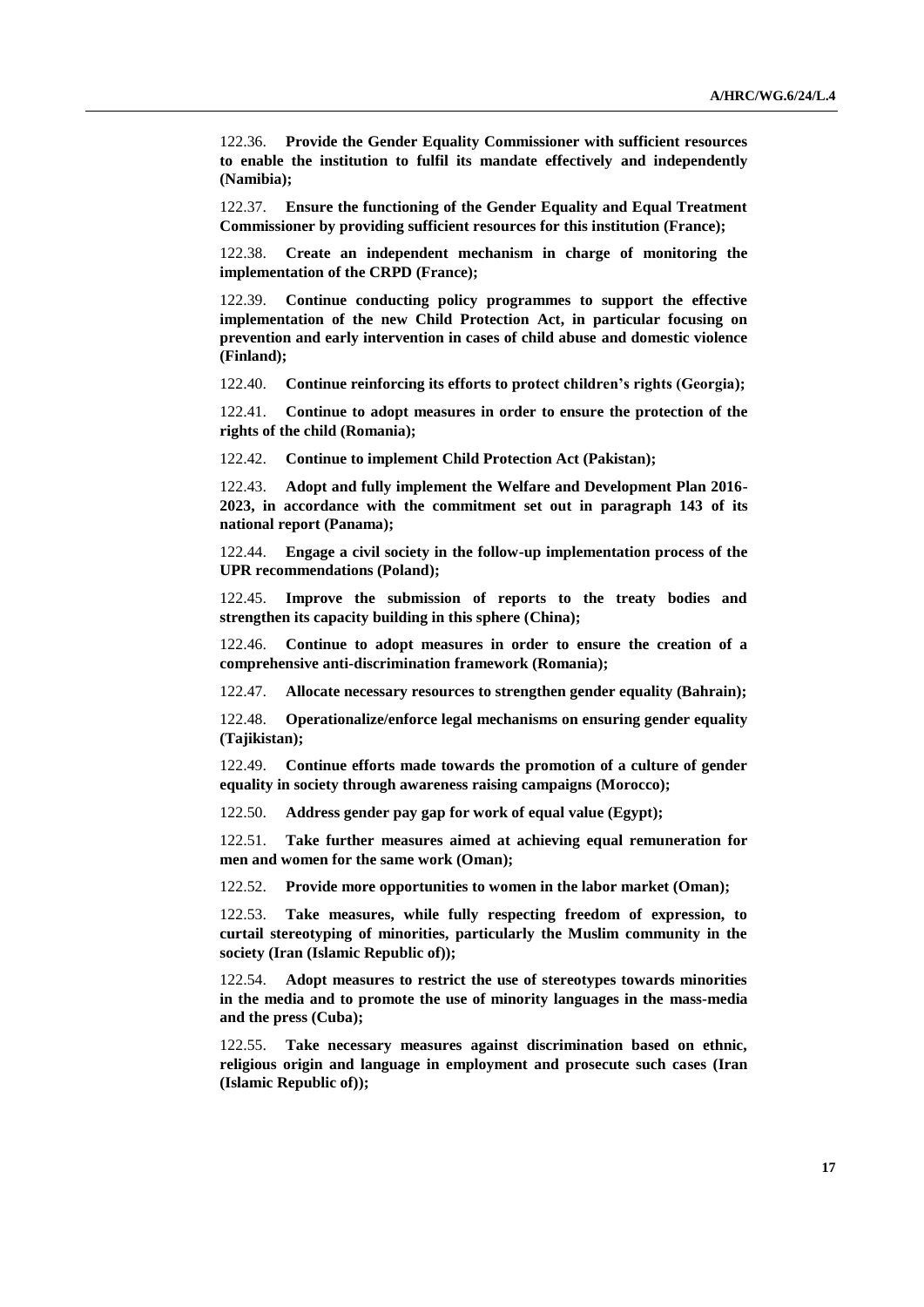122.56. **Condemn discrimination based on ethnic origin and language in employment and take active measures to prosecute such cases (Slovenia);**

122.57. **Step up efforts to tackle the socio-economic gap and discrimination on the basis of ethnic origin, race or language, especially with regard to education and employment (Republic of Korea);**

122.58. **Prosecute cases of discrimination based on ethnic origin and language in employment (Iceland);**

122.59. **Promote equal opportunities for ethnic and national minorities, in particular in the area of education, vocational training and employment (Uzbekistan);**

122.60. **Combat discrimination on account of nationality, ethnic or religious affiliation, and sexual orientation or gender identity (United States of America);**

122.61. **Continue efforts at legislative front to combat incitement to hatred, violence and racial discrimination on the grounds of nationality, ethnicity, language, colour, religion or any other grounds, and address different existing challenges and concerns in this regard (Libya);**

122.62. **Continue legislative efforts to combat public incitement to racial discrimination and particularly against persons speaking other languages (Mexico);**

122.63. **Deepen awareness measures against racial discrimination and xenophobia, particularly by criminalizing behaviors such as incitement to hatred (Argentina);**

122.64. **Strengthen laws prohibiting religious and racial discrimination and criminalizing hate speech and incitement to religious and racial hatred (United Arab Emirates);**

122.65. **Take concrete measures to curb the incitement to hatred, violence and discrimination through the enactment of legislation, as well as policies and programmes that promote tolerance and intercultural, interracial and interreligious understanding (Malaysia);**

122.66. **Develop effective measures to eradicate racism and xenophobia, including hate speech (Botswana);**

122.67. **Prevent and combat xenophobic statements and acts targeting migrants, asylum seekers and refugees (Azerbaijan);**

122.68. **Strengthen the Penal Code as an effective instrument in combating hate speech (Norway);**

122.69. **Classify hate speech with racist content and incitement to hatred as crimes punishable under criminal law (Russian Federation);**

122.70. **Enact laws and take appropriate measures in order to criminalize hate speech (Oman);**

122.71. **Pursue 'hate speech'-offenses more vigorously by not only condemning violations but investigate, prosecute and punish violators in a consistent manner (Germany);**

122.72. **Amend the Criminal Code so that it explicitly provides sanctions against organizations propagating racist ideas as well as hate speech (Belgium);**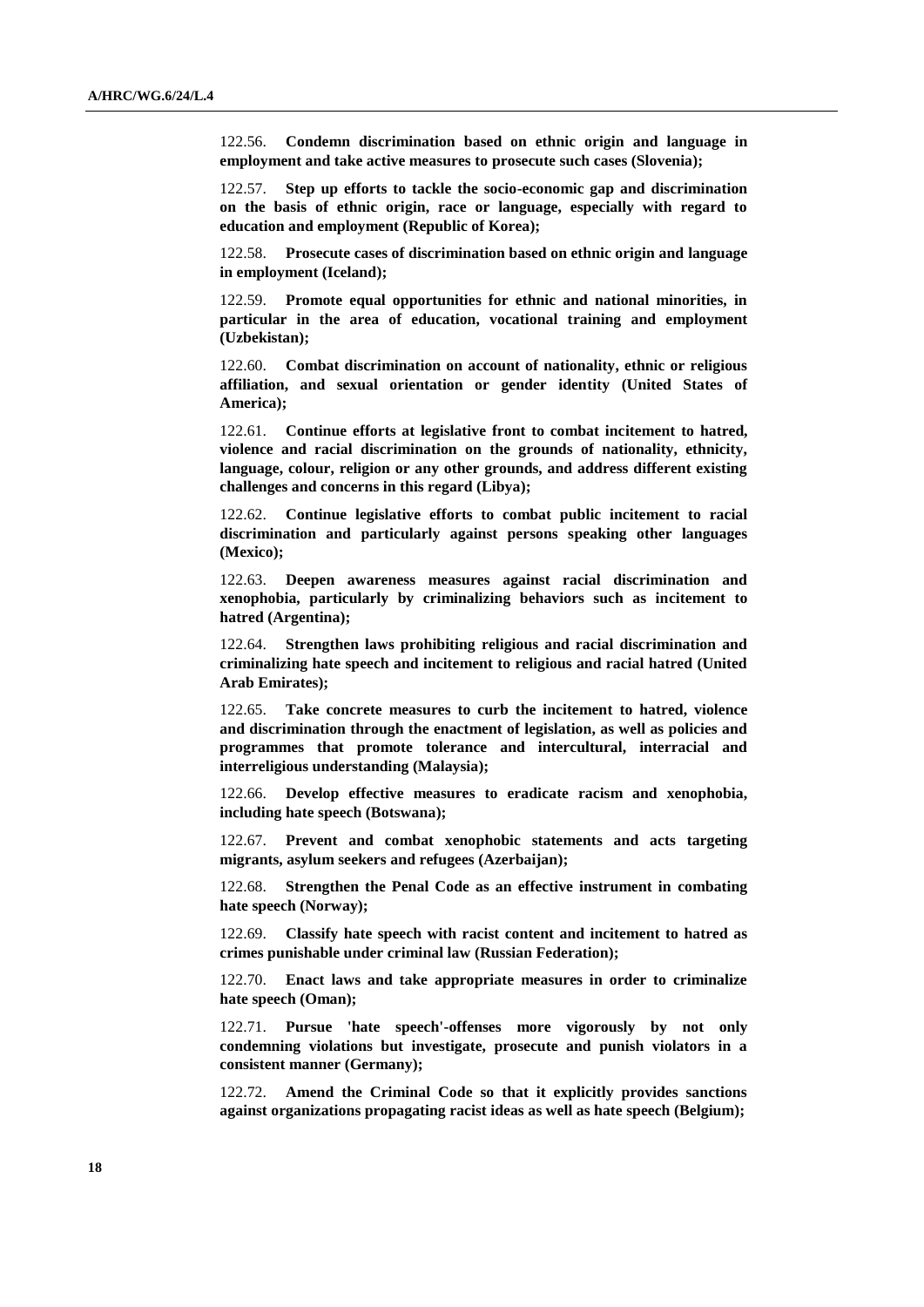122.73. **Implement their "Diversity Enriches" programme to promote inclusion, tolerance and integration of people from different backgrounds, nationalities, religions, genders and sexual orientations (United Kingdom of Great Britain and Northern Ireland);**

122.74. **Launch a debate on issues concerning ethnic and cultural diversity aiming at promoting tolerance towards divergent cultural, religious and sexual orientations within the Estonian society (Germany);**

122.75. **Take further steps to promote tolerance, cultural diversity and integration in the country and internationally (Armenia);**

122.76. **Establish measures to promote tolerance of ethnic and religious diversity in society (United States of America);**

122.77. **Develop and implement public awareness campaigns and education programs to promote diversity and inclusion, while combatting racism and xenophobia (Canada);**

122.78. **Reform its education and training programmes, including those for the media and security officials, so that these programmes contribute more to the promotion of tolerance among nationalities and ethnic and religious groups (Belgium);**

122.79. **Revise its legislation and legal practice to ensure that sexual orientation and gender identity as motivation for criminal offence are treated as aggravating circumstance (Finland);**

122.80. **Develop and adopt legislation that would recognize explicitly hatred on the basis of sexual orientation and gender identity as a motive and make it an aggravated circumstance in a crime (Bulgaria);**

122.81. **Develop and adopt legislation that would explicitly recognize hatred on the basis of sexual orientation and gender identity as a motive and make it aggravated circumstances in a crime (Slovenia);**

122.82. **Thoroughly investigate and prosecute all acts of violence against ethnic and racial minorities and vulnerable groups, including LGBTI persons, and enact legislation on hate crimes based on sexual orientation or gender identity (Canada);**

122.83. **Amend the Penal Code to include a definition of torture in conformity with CAT and conduct independent and prompt investigation of all claims of torture and ill-treatment (Egypt);**

122.84. **Investigate all allegations of torture, ill-treatment and excessive use of force by law enforcement officials and bring those responsible to justice (Azerbaijan);**

122.85. **Strengthen the Criminal Code and structures established to fight against violence and discrimination against women, in particular the Office of the Gender Equality and Equal Treatment Commissioner (Belgium);**

122.86. **Combat more vigorously the phenomenon of domestic violence, in particular violence against children, including by the introduction of a coherent and clear legislative framework prohibiting corporal punishment (Hungary);**

122.87. **Continue its good efforts to address violence against women and domestic violence, in particular through the ratification of the Council of**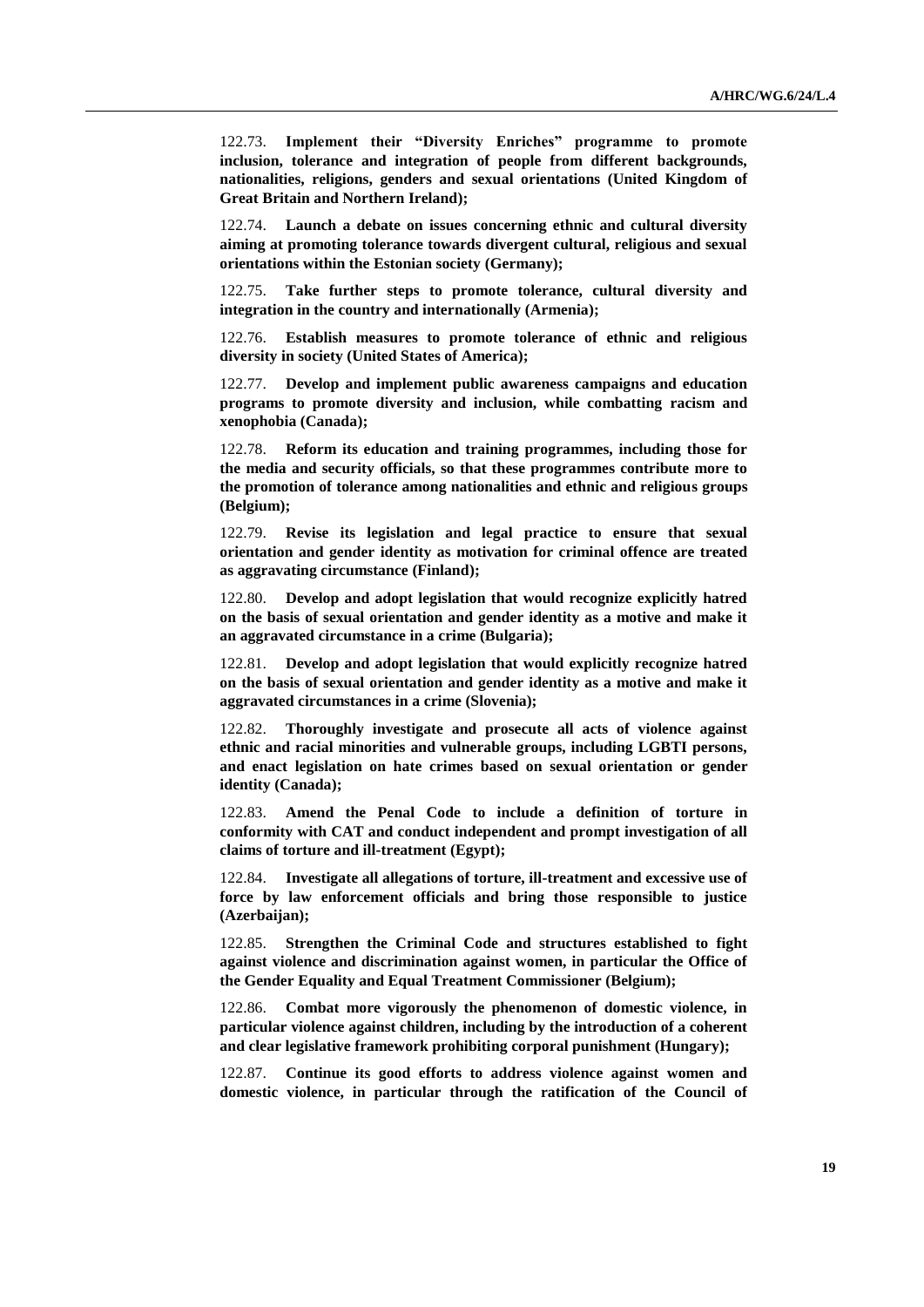**Europe Convention on preventing and combating violence against women and domestic violence (Latvia);**

122.88. **Continue to prioritize efforts to prevent and tackle violence against women, and work with relevant stakeholders to strengthen the national victim support system (Singapore);**

122.89. **Undertake the necessary legislative measures to criminalize domestic violence (Panama);**

122.90. **Strengthen prevention efforts, including through legislative measures, aimed against domestic violence and ensure that all professionals working with victims of domestic violence receive a regular and comprehensive training (Czech Republic);**

122.91. **Increase efforts to prevent and sanction gender violence and sexual abuse (Costa Rica);**

122.92. **Reinforce mechanisms to detect and investigate cases of domestic violence, train law enforcement officials to deal with such cases and fully implement the provisions of the National Plan for Preventing Violence for 2015-2020 (Republic of Moldova);**

122.93. **Adequate financing of the new gender equality institution, promotion of its role through public awareness campaigns, and improvement in data collection on gender equality, domestic violence, and violence against women and children (Lithuania);**

122.94. **Further promote large-scale awareness raising campaigns to prevent and combat violence against women and domestic violence (Italy);**

122.95. **Continue public information campaigns to combat domestic violence, and above all violence against women (Mexico);**

122.96. **Take necessary measures to prevent possible cases of corporal punishment against children in the home and in all other settings (Mexico);**

122.97. **Continue with efforts to prevent violence against children at schools and other institutions where children are present, to ensure that children are aware of their right to be protected from all forms of violence and the assistance provided if they are victims of violence (Croatia);**

122.98. **Reinforce measures to combat human trafficking (Azerbaijan);**

122.99. **Fight against trafficking in human beings (Djibouti);**

122.100. **Take further measures to prevent human trafficking, strengthen the protection of victims and provide them with redress (Serbia);**

122.101. **Take effective measures to prevent and investigate cases of human trafficking for forced prostitution and forced labor (Russian Federation);**

122.102. **Increase efforts to investigate, prosecute and convict trafficking offenders under Article 133 of the Penal Code (United States of America);**

122.103. **Take further measures to prevent trafficking in persons in investigating and prosecuting offenders and provide effective support and redress to victims, as well as step up efforts to raise awareness about human trafficking (United Arab Emirates);**

122.104. **Make efforts taken in the field of measures to improve access to justice (Iraq);**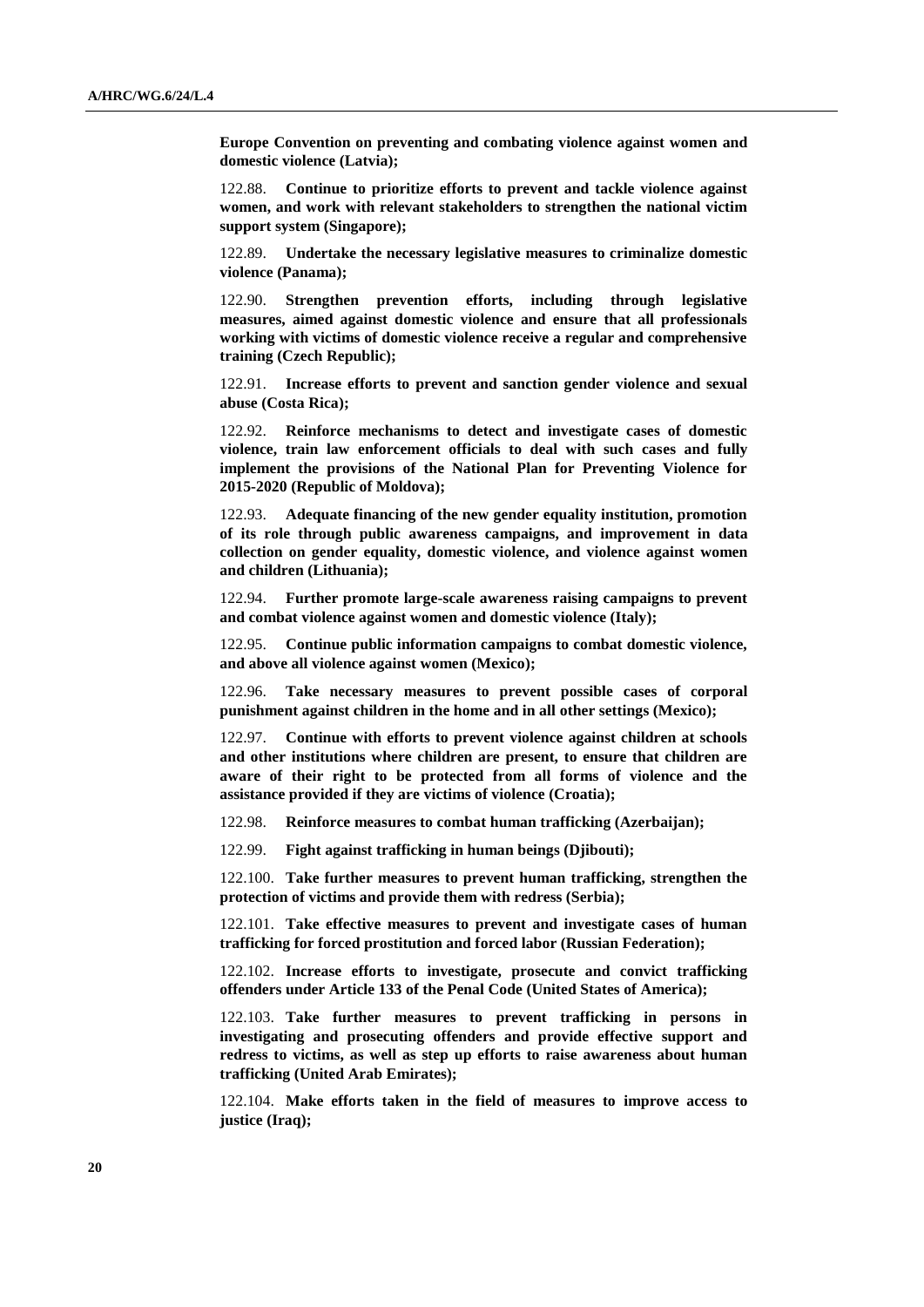122.105. **Ensure that all persons detained by the police are fully informed of their fundamental rights as from the very outset of their deprivation of liberty (Iran (Islamic Republic of));**

122.106. **Continue the efforts to reduce overcrowding and take action to improve the general conditions in prisons and detention centres (Sweden);**

122.107. **Continue working to improve detention conditions and to address the problem of overcrowding in prisons (Georgia);**

122.108. **Redouble its efforts to develop the Welfare Development Plan 2016- 2023, with particular emphasis on the protection and promotion of the rights of older persons (Singapore);**

122.109. **Promote access to education, especially for minorities (Dominican Republic);**

122.110. **Continue to work on programs to motivate and promote education for young people (Nicaragua);**

122.111. **Combat school drop outs and increase the number of students who finish the secondary education (Bahrain);**

122.112. **Adopt measures targeted to remedy school dropouts (Djibouti);**

122.113. **Introduce programmes and projects within the concept of human rights education on the prevention of genocide, war crimes and crimes against humanity (Armenia);**

122.114. **Promote the realization of the right of everyone to take part in cultural life, including by ensuring the facilitation of access to cultural goods, particularly for disadvantaged and marginalized individuals and groups (Albania);**

122.115. **Increase the number of measures for persons with disabilities to obtain appropriate jobs (Bahrain);**

122.116. **Prepare, in consultation with persons with disabilities, a national strategy for the promotion and protection of rights of persons with disabilities in line with the CRPD and strengthen measures protecting persons with disabilities against discrimination, including through strengthening the Equal Treatment Act in this regard (Czech Republic);**

122.117. **Continue efforts in combating discriminations against persons belonging to a Russian-speaking minority (France);**

122.118. **Grant access to quality education for Roma children in mainstream schools (Portugal);**

122.119. **Assess the overall situation of the Roma community and adopt a comprehensive strategy to tackle discrimination and other problems faced by that community (Albania);**

122.120. **Intensify efforts to address the disadvantages faced by minority groups with regard to employment and remuneration based on language proficiency (Norway);**

122.121. **Expand mechanisms aimed at ensuring consultation with people belonging to national minorities and that the representatives of these minorities participate effectively in making decisions that affect them (Cuba);**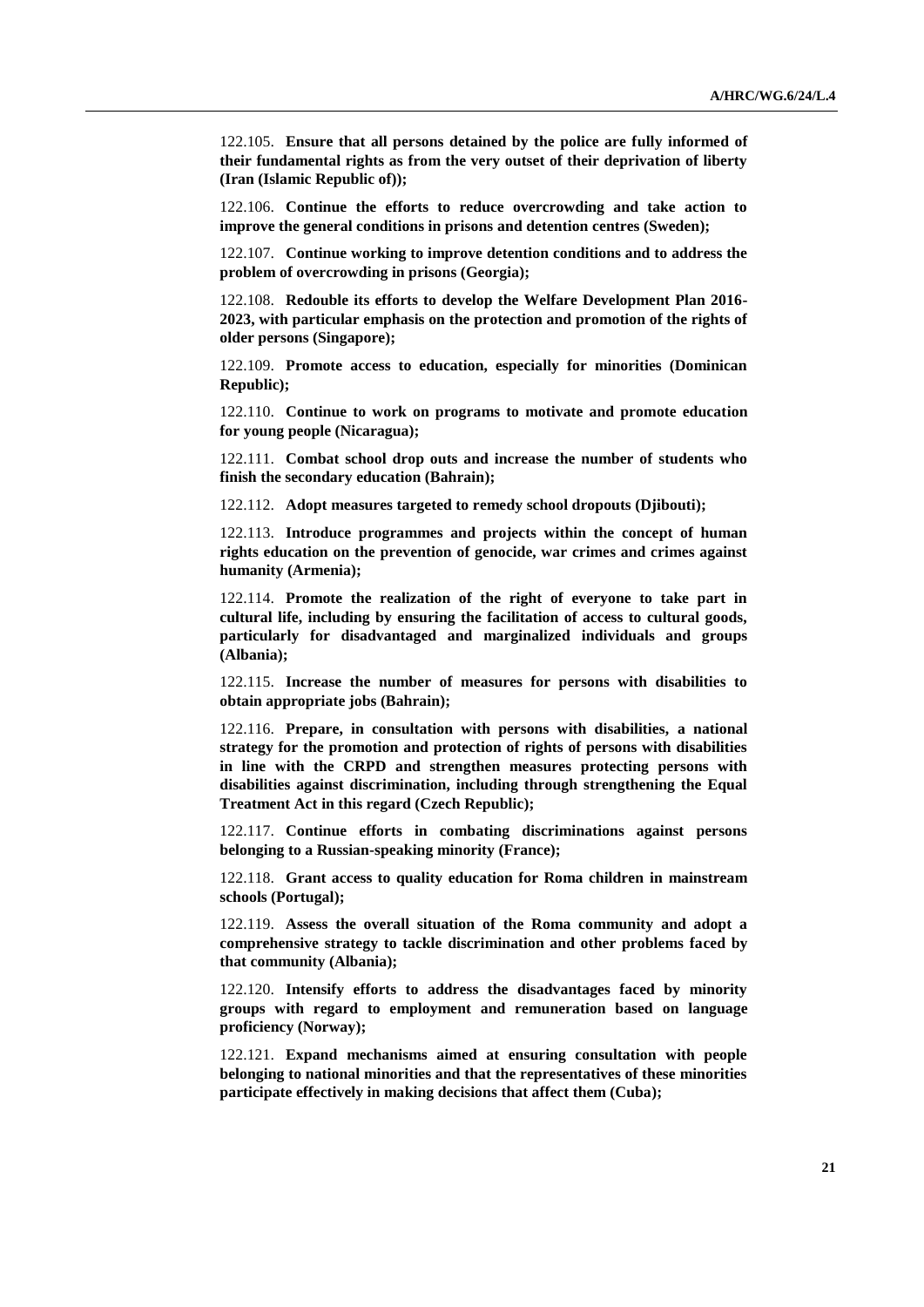122.122. **Continue strengthening the integration programs of national minorities to ensure their economic, social and cultural rights (Chile);**

122.123. **Continue its efforts in providing migrants and other sectors in vulnerable situation greater access to health, education, and other social services, in the face of increased number of migrants entering Europe (Philippines);**

122.124. **Work actively to reduce the number of stateless residents in the country (Iceland);**

122.125. **Continue efforts to reduce statelessness and to facilitate access to citizenship for long-term residents in Estonia (Norway);**

122.126. **Further strengthen its norms in conformity with the provisions of the Refugee Conventions, including procedures for asylum request, nonrefoulement, access to legal advice, among others (Chile).**

**123**. **The following recommendations will be examined by Estonia which will provide responses in due time, but no later than the thirty-second session of the Human Rights Council in June 2016:**

123.1. **Ratify OP-CRC-IC (Montenegro) (France) (Czech Republic) (Portugal);**

123.2. **Consider the ratification of OP-CRC-IC (Slovakia);**

123.3. **Ratify OP-ICESCR (France) (Spain) (Portugal);**

123.4. **Consider ratifying OP-ICESCR (Ghana);**

123.5. **Ratify without reservations the Optional Protocol to ICESCR and opt-in to the inquiry and inter-state procedures (Bulgaria);**

123.6. **Ratify ICPPED and recognize the competence of the Committee on Enforced Disappearances (in accordance with articles 31 and 32 of this instrument) (France);**

- 123.7. **Ratify ICRMW (Egypt) (Azerbaijan);**
- 123.8. **Ratify ICRMW, as previously recommended (Algeria);**
- 123.9. **Sign and ratify ICRMW (Turkey);**
- 123.10. **Consider the ratification of ICRMW (Indonesia);**
- 123.11. **Move towards the ratification of ICRMW (Chile);**

123.12. **Consider ratifying ICRMW and ILO Convention no 189 (Philippines);**

123.13. **Ratify, among other international instruments, ICRMW, the Convention relating to the Status of Stateless Persons and the Convention on the Reduction of Statelessness and continue its efforts to legalise the situation of persons with "undetermined nationality", guaranteeing their right to nationality (Ecuador);**

123.14. **Consider ratifying ICRMW (Ghana) (Uruguay);**

123.15. **Consider ratifying the Convention relating to the Status of Stateless Persons of 1954 and the Convention on the Reduction of Statelessness of 1961 (Uruguay);**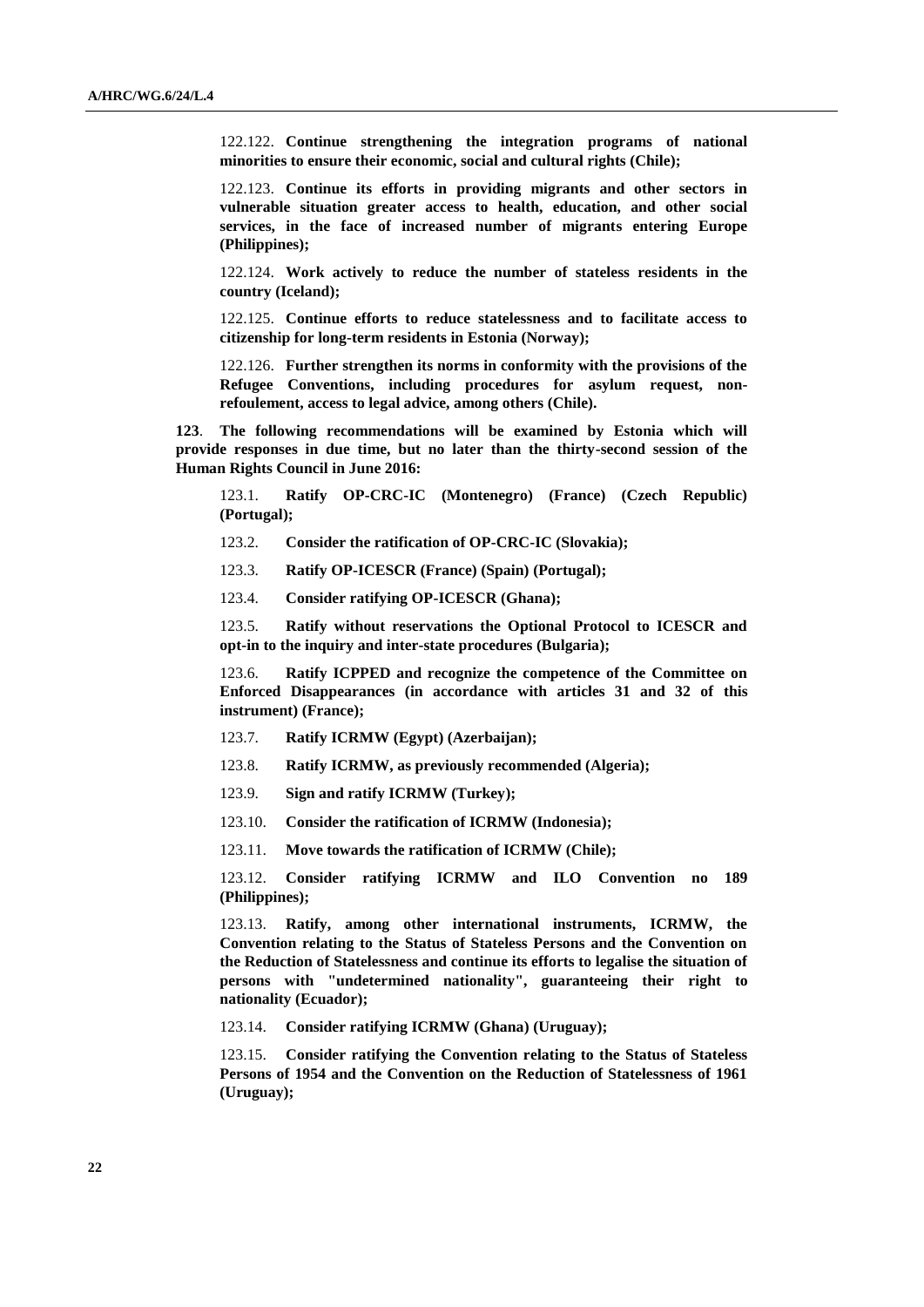123.16. **Accede to the Convention Relating to the Status of Stateless Persons 1954; and the Convention on the Reduction of Statelessness 1961 and ensure that language requirements relating to employment are implemented in a fair and objective manner and that the rights of ethnic and linguistic minorities are actively promoted and protected (Ireland);**

123.17. **Ratify the Convention relating to the Status of Stateless Persons (1954) and the Convention on the Reduction of Statelessness (1961) (Panama) (Australia);**

123.18. **Ratify the 1954 Convention on the Status of Stateless Persons (Spain);**

123.19. **Consider ratifying the 1961 Convention on the Reduction of Statelessness (Croatia);**

123.20. **Continue efforts towards ratification of international conventions (Morocco);**

123.21. **Step up its efforts towards the ratification of other international human rights treaties that it is not yet a state party (Philippines);**

123.22. **Continue efforts for the creation of a national human rights institution, in accordance with international standards, which contributes to the preparation of an action plan on social welfare, ensuring the inclusion and equal opportunities for all the population, with special attention to minorities (Ecuador);**

123.23. **Establish a body (ombudsman, commissioner or the like) as a prominent institution to protect the rights of minorities and immigrants (Germany);**

123.24. **Establish a post of an Ombudsman on the issues of national minorities, as recommended previously (Russian Federation);**

123.25. **Increase the resources allocated to the Gender Equality and Equal Treatment Commissioner as a matter of priority (Norway);**

123.26. **Adopt a national action plan to implement the UN Guiding Principles on Business and Human Rights (Netherlands);**

123.27. **Develop National Human Rights Indicators as suggested by the OHCHR, as an instrument that allows for a more precise and coherent evaluation of its national human rights policies (Portugal);**

123.28. **Stop discrimination in the area of employment on the grounds of ethnic origin and language and adopt active measures to prosecute such cases in the courts (Russian Federation);**

123.29. **Support fully to the adoption of the necessary informationeducational measures to promote racial, ethnic and religious tolerance, with the emphasis on those characteristics that are results of natural-historical development (Tajikistan);**

123.30. **Develop a holistic strategy to allow combating racism, racial discrimination, xenophobia and other related forms of intolerance (Panama);**

123.31. **Initiate a comprehensive strategy to address manifestation of racism, xenophobia and Islamophobia, especially in view to preventing xenophobic acts (Turkey);**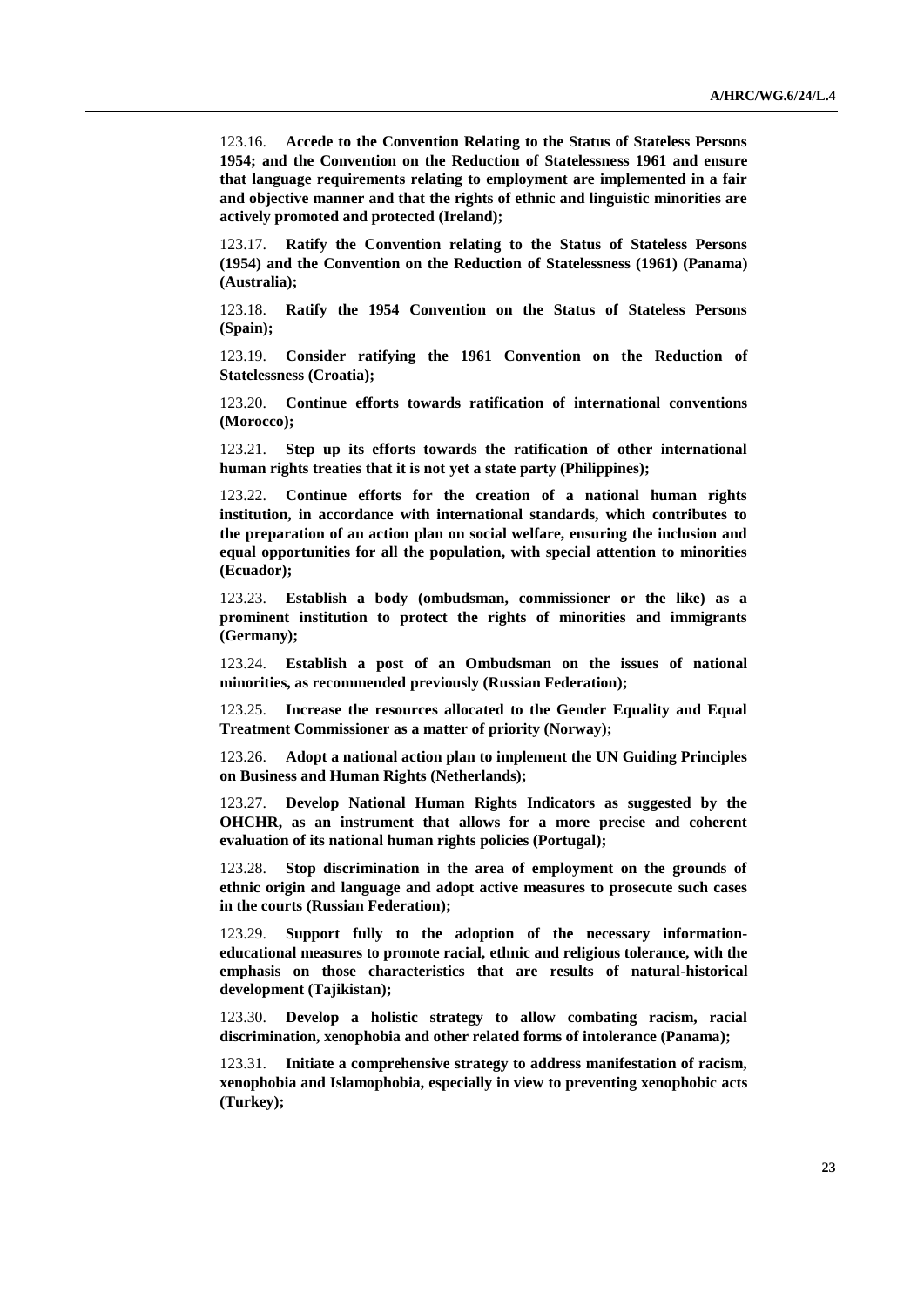123.32. **Ban organizations that encourage and incite racial discrimination (Uzbekistan);**

123.33. **Ban organizations which promote and instigate racial discrimination and hatred (Russian Federation);**

123.34. **Amend the Criminal Code to prohibit racist organizations and establish criminal liability for hate speech with racist content and incitement to hatred (Belarus);**

123.35. **Stop the participation of members of the Estonian armed forces in annual so called remembrance events glorifying the former legionaries of "Waffen SS" and Nazi collaborators (Russian Federation);**

123.36. **Review the discriminatory linguistic policy, including the work of the Language Inspectorates whose targets are mainly teachers of Russian language schools and kindergartens (Russian Federation);**

123.37. **Apply aggravating circumstance in hate-motivated crimes as well as prohibit and criminalize racist organizations, hate speech, incitement to hatred and the dissemination of ideas based on racial superiority and hatred (Egypt);**

123.38. **Legally recognize marriage between persons of the same sex (Spain);**

123.39. **Ensure the necessary legislation is passed to ensure the Registered Partnership Act comes into force (United Kingdom of Great Britain and Northern Ireland);**

123.40. **Adopt the necessary implementation legislation for Registered Partnership Act and ensure its full implementation (Netherlands);**

123.41. **Build on efforts to address all forms of violence against women by enacting specific laws that prohibit domestic and sexual violence, including intimate partner violence, and by investigating all allegations of violence, prosecuting perpetrators, and ensuring victims are protected and have access to medical and legal services (Canada);**

123.42. **Adopt a new law to prohibit trafficking in human beings and increase protection granted to victims (Bahrain);**

123.43. **Respect the right to vote of all inmates (Canada);**

123.44. **Consider additional safeguards for minorities in the criminal justice system, namely to introduce guarantees with respect to the right to use a minority language in all stages of the criminal proceedings (Serbia);**

123.45. **Undertake a review of the communications surveillance laws, policies and practices with a view to upholding the right to privacy in line with international human rights law (Brazil);**

123.46. **Provide protection for the family as the natural and fundamental unit of the society (Egypt);**

123.47. **Take measures to ensure full participation of all groups of individuals in the political and public affairs of the country (Botswana);**

123.48. **Continue promoting and implementing its programs of social inclusion to make citizens' participation more active, and in particular the participation of minorities or excluded groups (Nicaragua);**

123.49. **Ensure equal representation of the titular and non-titular communities in local self-government bodies (Russian Federation);**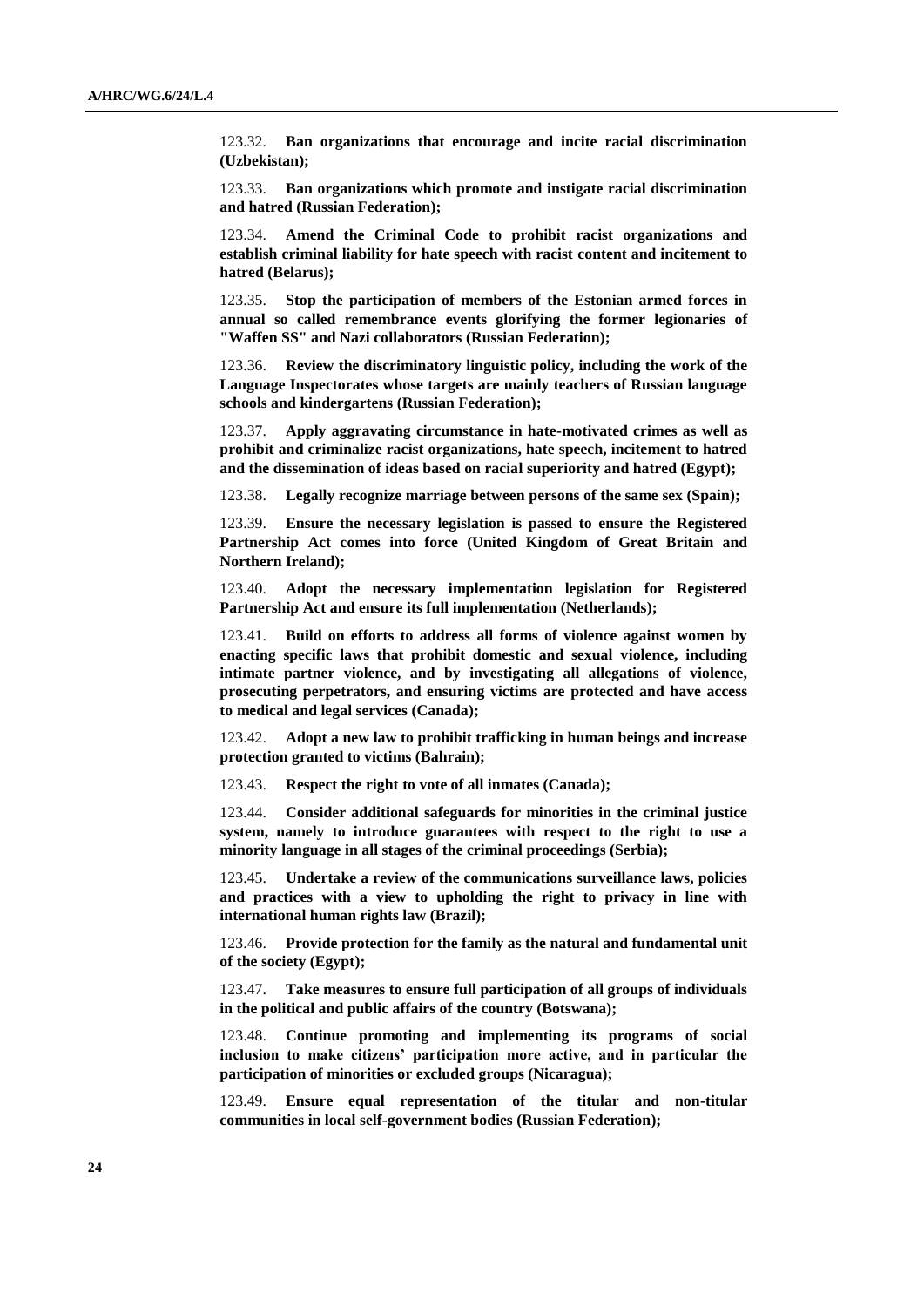123.50. **Further guarantee the status and rights of national ethnic and linguistic minorities on the legislative and judicial front as well as in the policy front (China);**

123.51. **Provide the necessary status to languages of minorities and create conditions where minorities do not fear of discrimination (Belarus);**

123.52. **Fulfil its obligations under the ICESCR so that the Russian-speaking linguistic minority fully enjoys the right to equal opportunities in the labour market (Iceland);**

123.53. **Continue improving reforms to legislation on citizenship and nationality, reducing the cost of procedures and by making the language test less demanding to the minimum indispensable (Uruguay);**

123.54. **Confer nationality to all stateless minor children, regardless of age or the condition or nationality of their parents (Spain);**

123.55. **Avoid detaining asylum seekers and ensure all asylum seekers the right to lodge asylum applications at border-crossing points and in transit zones (Brazil).**

**124**. **All conclusions and/or recommendations contained in the present report reflect the position of the submitting State(s) and/or the State under review. They should not be construed as endorsed by the Working Group as a whole.**